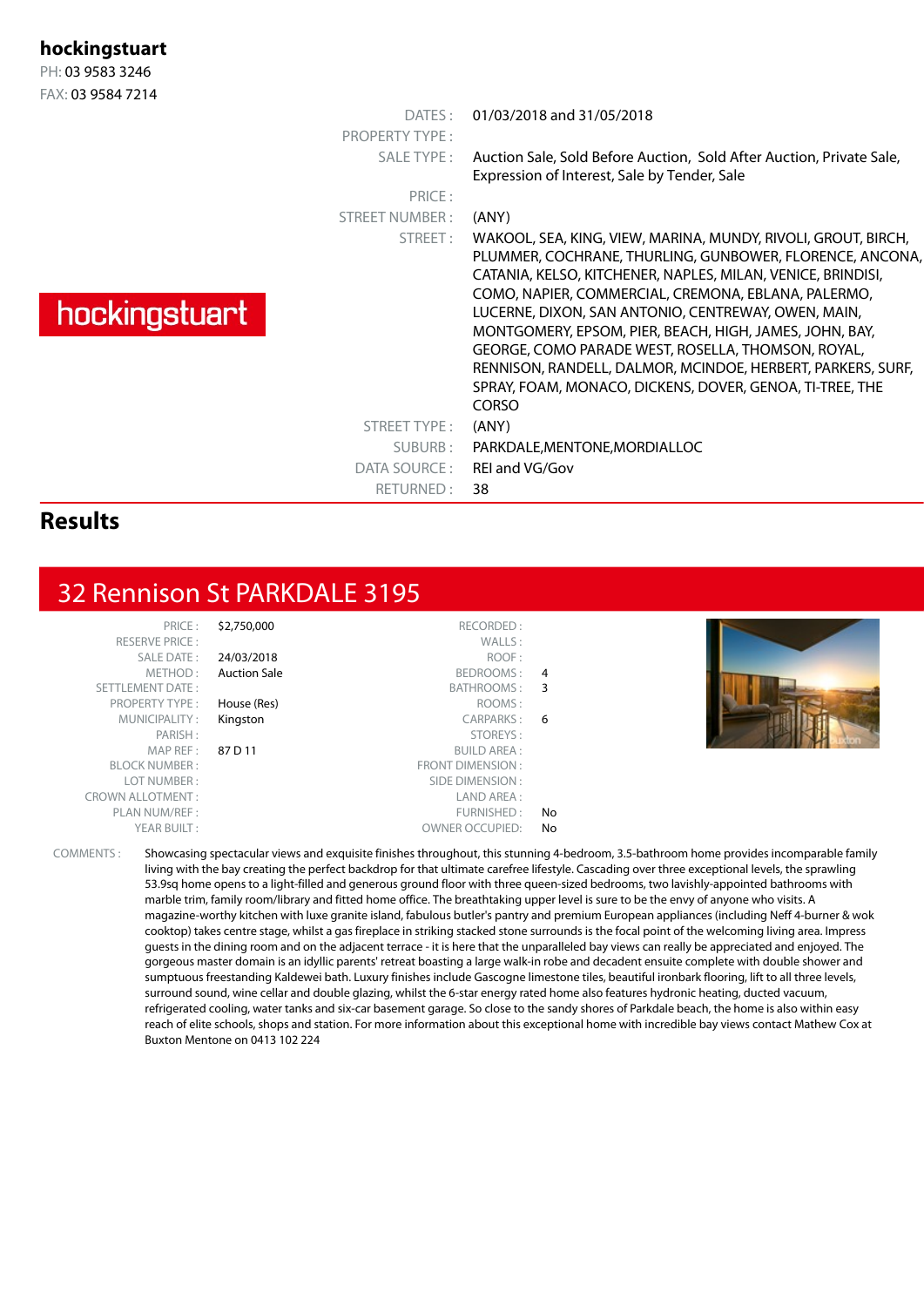#### 35 Beach Rd MENTONE 3194

| PRICE:                  | \$2,545,000         | RECORDED:              |    |        |
|-------------------------|---------------------|------------------------|----|--------|
| <b>RESERVE PRICE:</b>   |                     | WALLS:                 |    |        |
| <b>SALE DATE:</b>       | 24/03/2018          | ROOF:                  |    |        |
| METHOD:                 | <b>Auction Sale</b> | BEDROOMS:              | 3  |        |
| SETTLEMENT DATE:        | 22/05/2018          | BATHROOMS: 2           |    |        |
| <b>PROPERTY TYPE:</b>   | House (Res)         | ROOMS:                 |    |        |
| MUNICIPALITY:           | Kingston            | CARPARKS: 4            |    |        |
| PARISH:                 | Moorabbin           | STOREYS:               |    | bundon |
| MAP REF:                | 86 H 7              | <b>BUILD AREA:</b>     |    |        |
| <b>BLOCK NUMBER:</b>    |                     | FRONT DIMENSION :      |    |        |
| LOT NUMBER:             |                     | SIDE DIMENSION :       |    |        |
| <b>CROWN ALLOTMENT:</b> |                     | LAND AREA :            |    |        |
| PLAN NUM/REF :          | PS409546            | FURNISHED:             | No |        |
| YEAR BUILT:             |                     | <b>OWNER OCCUPIED:</b> | No |        |

COMMENTS : This is the absolute highpoint of beachfront living. Dramatically corner-sited on the sweep of Beach Rd's highest point, this landmark home is the pinnacle of beachfront design - with three levels of panoramic bay views, due north rear sun and gardens front and rear. This spectacular three bedroom (possible 4th), 2.5 bathroom floorplan also offers absolute adaptability - with space to convert its four car garage to 3-car and a large garden-access fourth bedroom. Built on the grandest scale with a circular central stair and curvaceous glass-walls maximising breath-taking views, the home steps up to capture a panoramic perspective of the bay (taking in wide stretches of sand, the rise of Oliver's Hill to the Mornington Peninsula, and the whole bay horizon), before soaring to a 360 rooftop outlook that includes the red cliffs of Table Rock Point to the splendour of the Dandenongs. Interior spaces are equally breath-taking with vast living-dining enjoying a cool southern outlook, a tiled family area opening north to an immense first-floor terrace and glass-walled 5 Star master-suites upstairs and down. Appointed to the highest standard with ducted heating and air-conditioning, an alarm system, acoustic and climate-controlling glazing, the home has convenient side-access to the garage and established gardens - including a sun-catching north-facing rear. With a granite and Bosch appliance kitchen between the living zones and a luxurious terrazzo-tiled and travertine benchtop bathroom for each suite (including main with spa), this landmark home even offers the ultimate luxury highpoint; a rooftop spa to reach for the stars and float away into the view! Just steps from beach access, a minute to schools, stations, shopping and Sandbelt Golf Courses, this is the pinnacle! For more information about this highpoint home contact Romana Altman or Leigh Fletcher.

# 54 Herbert St PARKDALE 3195

PRICE : \$2,350,000 RECORDED : RESERVE PRICE : WALLS : SALE DATE : **12/05/2018** ROOF : METHOD : **Auction Sale** BEDROOMS : 5<br>
ENT DATE : 6 BATHROOMS : 3 SETTLEMENT DATE : SETTLEMENT DATE : SETTLEMENT DATE : SETTLEMENT DATE : SETTLEMENT DATE : SETTLEMENT DATE : SE PROPERTY TYPE : **House (Res)** ROOMS :<br>
MUNICIPALITY : **Kingston** ROOMS : RESERVENT RESERVENTS : RESERVENTS : MUNICIPALITY : **Kingston** CARPARKS : 2 PARISH : STOREYS : MAP RFF : 87 C 10 BUILD AREA : BLOCK NUMBER : FRONT DIMENSION : LOT NUMBER : SIDE DIMENSION : CROWN ALLOTMENT : THE SERVICE OF STRAIN AND AREA : 843 PLAN NUM/REF : FURNISHED : No OWNER OCCUPIED: No



COMMENTS : On a scale rarely seen and offering a lifestyle often sought, this incredible five-bedroom family home brings a taste of Tuscan grandeur to Parkdale. Situated on an expansive 848sqm allotment, this one-of-a-kind residence dishes up 51squares of gracious living ensuring every family member has somewhere to call their own. A sweeping driveway provides the welcome to a designer home that opens to reveal soaring ceilings, premium materials and oversized spaces. Passed a cosy sitting room with gas fireplace and elegant library, the main entertaining zone flanks a gourmet stone kitchen, where premium appliances and a large walk-in pantry ensure hosting is stress-free. With glass galore and multiple French doors, this space looks out across an alfresco patio with built-in BBQ to the heated pool and secure lawn beyond. The ground-floor ensuite master domain is a desirable inclusion, the remaining bedrooms are located upstairs where they share two gleaming bathrooms (one with spa) plus a fabulous rumpus with fitted wet bar. But that's not all - this unique home culminates in a fully-equipped media room complete with balcony where bay views provide the backdrop for summer evenings. A laundry with chute, powder room, ceiling fans throughout, ducted heating/cooling, water tank, shed and alarm plus an enormous double auto garage are also offered in this fine property which boasts proximity to the beach, the village and choice of elite schools. For more information about this unique home in one of Parkdale's premier streets, please contact Emily Whitehead at Buxton Mentone on 0420 997 276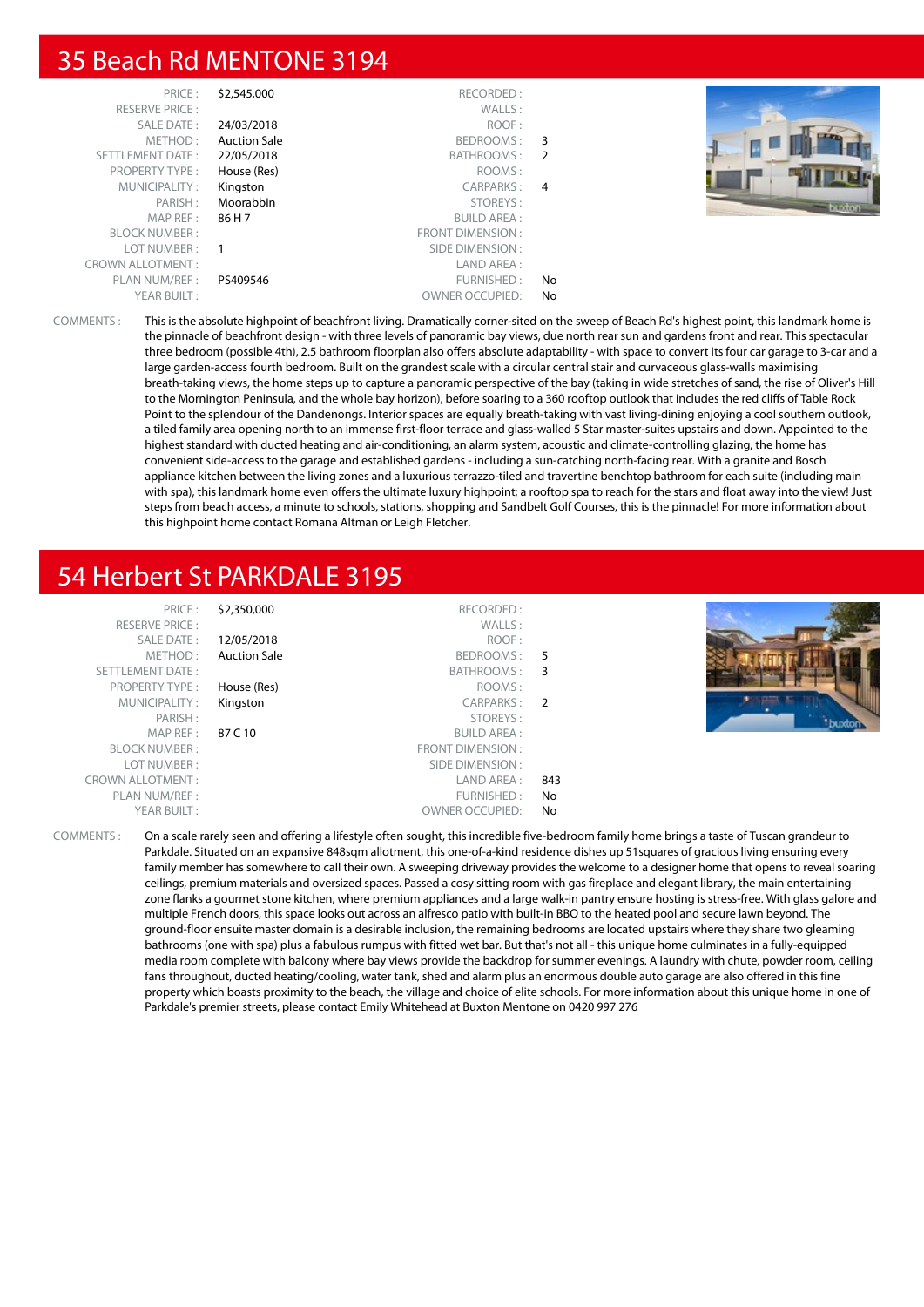#### 21 Sea Pde MENTONE 3194

| PRICE:                  | \$1,950,000         | RECORDED:              |          |  |
|-------------------------|---------------------|------------------------|----------|--|
| <b>RESERVE PRICE:</b>   |                     | WALLS:                 | Rendered |  |
| SALE DATE:              | 05/05/2018          | ROOF:                  |          |  |
| METHOD:                 | <b>Auction Sale</b> | BEDROOMS:              | 5        |  |
| SETTLEMENT DATE:        |                     | BATHROOMS: 3           |          |  |
| <b>PROPERTY TYPE:</b>   | House (Res)         | ROOMS:                 |          |  |
| MUNICIPALITY:           | Kingston            | CARPARKS: 2            |          |  |
| PARISH:                 |                     | STOREYS:               |          |  |
| MAP REF :               | 86 H 6              | <b>BUILD AREA:</b>     |          |  |
| <b>BLOCK NUMBER:</b>    |                     | FRONT DIMENSION: 0     |          |  |
| LOT NUMBER:             |                     | SIDE DIMENSION :       |          |  |
| <b>CROWN ALLOTMENT:</b> |                     | LAND AREA :            | 475      |  |
| PLAN NUM/REF :          |                     | FURNISHED:             | No       |  |
| YEAR BUILT:             |                     | <b>OWNER OCCUPIED:</b> | No       |  |

COMMENTS : With a choice of stunning living zones, fabulous outdoor areas plus five genuine bedrooms, this flawless Bardoel designed home offers incomparable family living in an exclusive beachside locale, just 10 doors to the foreshore. Finished to the highest of standards, this beautiful home has been freshly painted and boasts brand new carpets throughout. Downstairs, its inviting living areas are further enhanced by exquisite Ironbark floors and soaring 9ft ceilings. A cosy gas fireplace separates the lounge and dining room whilst bifold doors in the vast entertainers' zone can be thrown open, effortlessly extending the living space outdoors. Perfect for year-round use, the peaceful and private alfresco deck is protected from the elements by quality cafe blinds and offers tranquil outlooks to the tropical garden and water feature beyond. Back inside, the gourmet kitchen is a chef's dream; it features a waterfall stone island, quality appliances and butler's pantry. A ground floor bedroom is ideal for guests whilst four further bedrooms are positioned upstairs including the truly opulent master domain with ensuite, hidden walk-in robe and private balcony from which you can soak up sea views and really appreciate the home's proximity to the bay. A first floor retreat and study, 3.5 beautiful bathrooms, ducted heating and vacuum, split systems, security alarm, water tanks and double auto garage are among the home's many inclusions. Close to Mentone village and station, zoning for the well-regarded Mentone Girls' and new state-of-the-art Beaumaris Secondary simply adds to the home's already immense appeal.

#### 5 Dover Pl PARKDALE 3195

| PRICE:<br><b>RESERVE PRICE:</b> | \$1,940,000         | RECORDED:<br>WALLS:    | <b>Brick</b> |  |
|---------------------------------|---------------------|------------------------|--------------|--|
| SALE DATE:                      | 05/05/2018          | ROOF:                  |              |  |
| METHOD:                         | <b>Auction Sale</b> | BEDROOMS: 4            |              |  |
| SETTLEMENT DATE:                |                     | BATHROOMS: 3           |              |  |
| <b>PROPERTY TYPE:</b>           | House (Res)         | ROOMS:                 |              |  |
| MUNICIPALITY:                   | Kingston            | CARPARKS: 2            |              |  |
| PARISH:                         |                     | STOREYS:               |              |  |
| MAP REF :                       | 87 B 8              | BUILD AREA :           |              |  |
| <b>BLOCK NUMBER:</b>            |                     | FRONT DIMENSION: 0     |              |  |
| LOT NUMBER:                     |                     | SIDE DIMENSION :       |              |  |
| <b>CROWN ALLOTMENT:</b>         |                     | LAND AREA :            | 640          |  |
| PLAN NUM/REF :                  |                     | FURNISHED:             | No           |  |
| YEAR BUILT:                     |                     | <b>OWNER OCCUPIED:</b> | No           |  |

COMMENTS : Timelessly elegant, this exquisite 1934 residence is a home that will instantly tug at the heartstrings. Enjoying an elevated position within a truly peaceful and tightly-held beachside locale, the beautiful 4+bedroom home has been sympathetically updated and extended over the years whilst retaining much of its period charm - a classic clinker facade with stepped brick detailing opens to reveal stunning interior spaces where decorative plasterwork, picture rails and intricate leadlight are gentle reminders of the glamourous Art Deco era. The home features both formal and casual living areas past the elegant lounge (OFP) and dining room, the sundrenched entertainers' zone with family room and atrium-style meals area looks out to the fabulous free-form pool set in lush tropical surrounds. Perfectly positioned for both indoor/outdoor entertaining, the smartly-appointed kitchen features high-end Miele & Smeg appliances and luxe granite benchtops. A ground floor bedroom and bathroom are perfect for guests, whilst the remaining bedrooms are located upstairs along with a versatile study/living area with bay views that could be used as a fifth bedroom if desired. The gracious master also offers serene views and boasts a large walk-in robe and ensuite. Ducted heating, evaporative cooling (upstairs), split system cooling, comprehensive security with alarm, CCTV cameras and video intercom, garage with fully powered attic office, wine cellar and remote controlled gates are among the many luxuries. A heartbeat to Mentone's finest schools, train, cafes, shops & the beach, this flawless home offers incomparable family living in the ultimate family locale.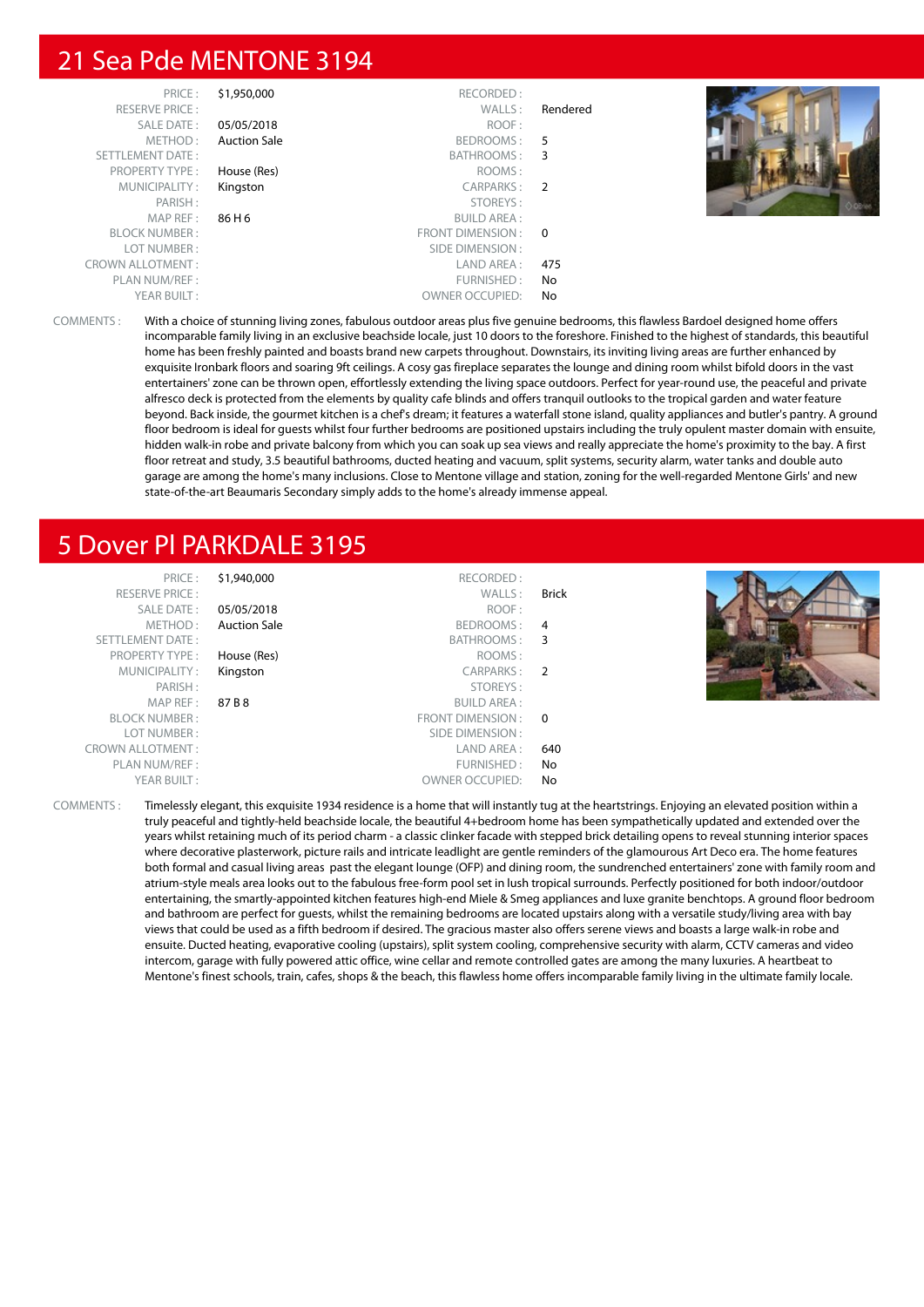### 43 Mcindoe Pde PARKDALE 3195

| PRICE:                  | \$1,835,000         | RECORDED:               |     |  |
|-------------------------|---------------------|-------------------------|-----|--|
| <b>RESERVE PRICE:</b>   |                     | WALLS:                  |     |  |
| SALE DATE:              | 24/03/2018          | ROOF:                   |     |  |
| METHOD:                 | <b>Auction Sale</b> | BEDROOMS:               | 4   |  |
| <b>SETTLEMENT DATE:</b> |                     | BATHROOMS:              | 2   |  |
| <b>PROPERTY TYPE:</b>   | House (Res)         | ROOMS:                  |     |  |
| MUNICIPALITY:           | Kingston            | CARPARKS:               | 4   |  |
| PARISH:                 |                     | STOREYS:                |     |  |
| MAP REF :               | 87 D 10             | <b>BUILD AREA:</b>      |     |  |
| <b>BLOCK NUMBER:</b>    |                     | <b>FRONT DIMENSION:</b> |     |  |
| LOT NUMBER:             |                     | SIDE DIMENSION:         |     |  |
| <b>CROWN ALLOTMENT:</b> |                     | LAND AREA:              | 720 |  |
| PLAN NUM/REF:           |                     | FURNISHED:              | No  |  |
| YEAR BUILT:             |                     | <b>OWNER OCCUPIED:</b>  | No  |  |



COMMENTS : Enjoy sweeping bay views from this coastal, 4 bedroom + study, 2 bathroom family home. Maximising the views with its amazing rooftop deck, this light filled home enjoys a stunning living-dining area - perfect for entertaining - featuring a wood heater, a granite kitchen with Miele ovens, and a spacious covered balcony. The indoor swim spa links with a relaxing family room, fitted with an adjoining kitchenette and opens onto a tropical landscaped rear garden with paved alfresco area. With an abundance of storage, this beachside oasis boasts ducted heating, evaporative cooling, hardwood floors, a fitted study, auto gates and loads of parking. Great family living, metres to Parkdale Village, the train station, and the beach, and zoned for many reputable primary and secondary schools. For all enquiries please contact Rod Richardson 0409 421 742

# 26 Marina Rd MENTONE 3194

PRICE : \$1,610,000 RECORDED : RESERVE PRICE : WALLS : Brick Veneer SETTLEMENT DATE : SETTLEMENT DATE : SATHROOMS : 2 PROPERTY TYPE : **House** ROOMS : MUNICIPALITY: Kingston PARISH:  $MAP REF : 86 H6$ BLOCK NUMBER : LOT NUMBER : PLAN NUM/REF :<br>
YEAR BUILT : THE STATE OWNER OCCUPIED: No

SALE DATE : 02/05/2018 ROOF : METHOD : **Private Sale BEDROOMS** :

|     | <b>TRUM</b><br>1100     |                         |
|-----|-------------------------|-------------------------|
|     | CARPARKS: 2             | MUNICIPALITY: Kingston  |
|     | STOREYS:                | PARISH:                 |
|     | <b>BUILD AREA:</b>      | MAP REF: $86 H6$        |
|     | <b>FRONT DIMENSION:</b> | <b>BLOCK NUMBER:</b>    |
|     | SIDE DIMENSION :        | LOT NUMBER:             |
| 715 | LAND AREA :             | <b>CROWN ALLOTMENT:</b> |
| No. | FURNISHFD:              | PI AN NIIM/REF          |

OWNER OCCUPIED: No

#### COMMENTS :

# 2/159 Beach Rd PARKDALE 3195

| PRICE:                  | \$1,600,000         | RECORDED:              |                |  |
|-------------------------|---------------------|------------------------|----------------|--|
| <b>RESERVE PRICE:</b>   |                     | WALLS:                 | Concrete       |  |
| SALE DATE:              | 26/05/2018          | ROOF:                  |                |  |
| METHOD:                 | <b>Auction Sale</b> | BEDROOMS:              | $\overline{4}$ |  |
| SETTLEMENT DATE:        |                     | BATHROOMS: 2           |                |  |
| <b>PROPERTY TYPE:</b>   | Apartment           | ROOMS:                 | 5 <sup>5</sup> |  |
| MUNICIPALITY:           | Kingston            | CARPARKS:              | - 4            |  |
| PARISH:                 |                     | STOREYS:               |                |  |
| MAP REF :               | 87 C 11             | <b>BUILD AREA:</b>     |                |  |
| <b>BLOCK NUMBER:</b>    |                     | FRONT DIMENSION :      |                |  |
| LOT NUMBER:             |                     | SIDE DIMENSION :       |                |  |
| <b>CROWN ALLOTMENT:</b> |                     | LAND AREA :            |                |  |
| PLAN NUM/REF:           |                     | FURNISHED:             | No             |  |
| YEAR BUILT:             |                     | <b>OWNER OCCUPIED:</b> | No             |  |

COMMENTS : Taking in vast vistas from every angle and boasting an alfresco space to suit every time of day, this executive townhouse occupies one of the most sought-after positions on the bay. Oriented to capture views to the horizon, the home is idyllically located with pedestrian access straight across to the beach and caf, whilst Parkdale village is also within easy reach.Sleek, stylish and fabulously low maintenance, the home's accommodation is spread over two light-filled levels, culminating in a sundrenched entertaining zone on the top floor. Here, the glistening stone kitchen features both Miele and Smeg appliances and looks across a generous living and dining zone to a broad balcony and the captivating water view. Also here, the luxurious master suite which boasts not only a walk-in robe and balcony of its own, but also access to a stunning bathroom finished with textured glass, stone vanity and a curvaceous freestanding bath.A second living area is located on the lower level; it too spills out to a water-facing balcony, whilst a laundry/kitchenette here ensures hosting is easy and gives access to a private drying terrace. Three additional bedrooms are also on this level along with a gleaming fully-tiled bathroom, ducted heating/cooling, in floor heating on the lower level and alarm plus the bonus of four secure basement parking spaces conclude the exemplary package.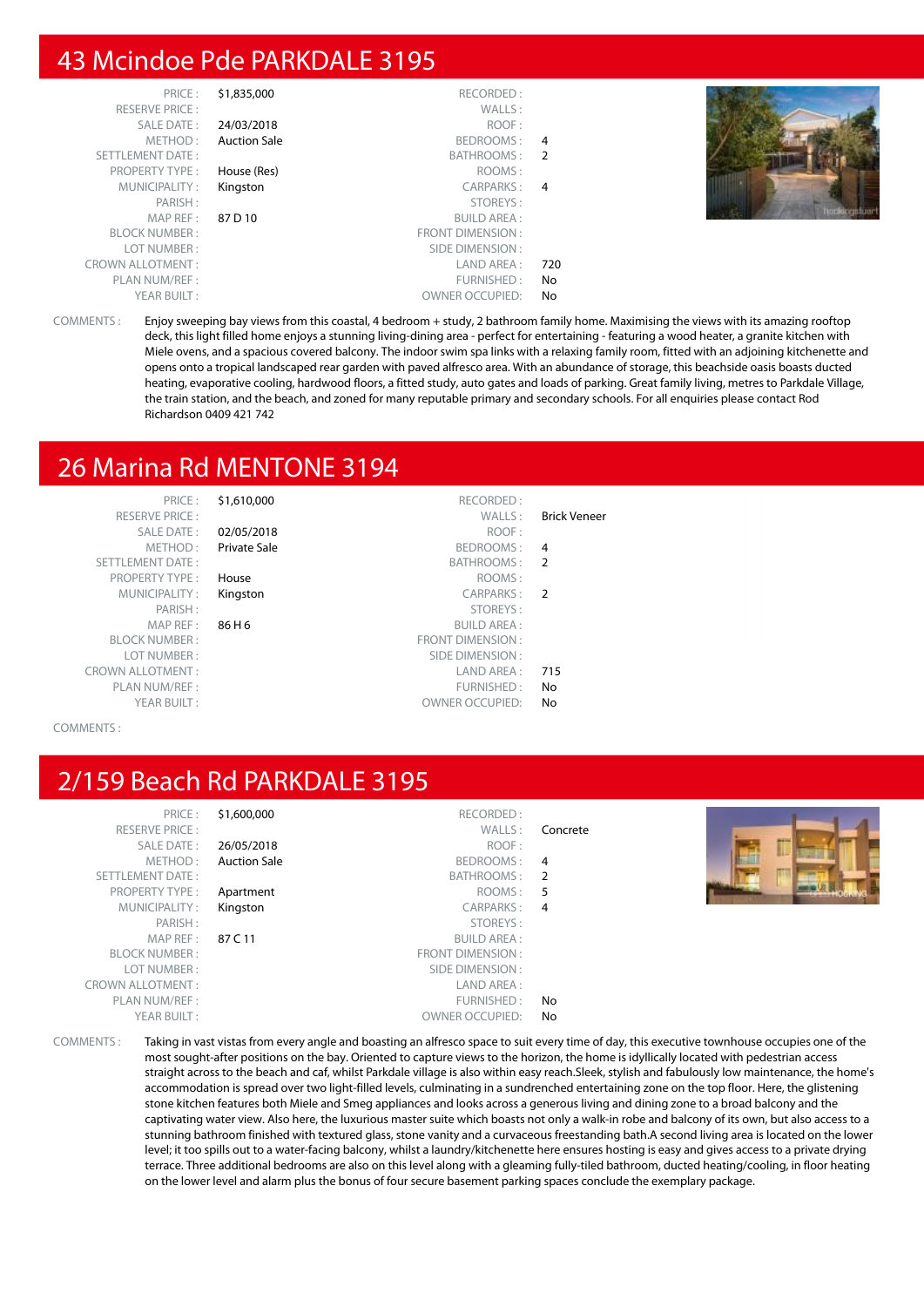#### 6b Birch St MENTONE 3194

| PRICE:<br><b>RESERVE PRICE:</b><br>SALE DATE:<br>METHOD:<br>SETTLEMENT DATE: | \$1,470,000<br>13/03/2018<br><b>Private Sale</b> | RECORDED:<br>WALLS:<br>ROOF:<br>BEDROOMS:<br>BATHROOMS: | - 3<br>- 2 |  |
|------------------------------------------------------------------------------|--------------------------------------------------|---------------------------------------------------------|------------|--|
|                                                                              |                                                  |                                                         |            |  |
|                                                                              |                                                  |                                                         |            |  |
|                                                                              |                                                  |                                                         |            |  |
| <b>PROPERTY TYPE:</b>                                                        | Townhouse (Single)                               | ROOMS:                                                  | 5          |  |
| MUNICIPALITY:                                                                | Kingston                                         | CARPARKS:                                               | 2          |  |
| PARISH:                                                                      |                                                  | STOREYS:                                                |            |  |
| MAP REF:                                                                     |                                                  | <b>BUILD AREA:</b>                                      |            |  |
| <b>BLOCK NUMBER:</b>                                                         |                                                  | FRONT DIMENSION:                                        |            |  |
| LOT NUMBER:                                                                  |                                                  | SIDE DIMENSION :                                        |            |  |
| <b>CROWN ALLOTMENT:</b>                                                      |                                                  | LAND AREA:                                              | 278        |  |
| PLAN NUM/REF:                                                                |                                                  | FURNISHED:                                              | No         |  |
| YEAR BUILT:                                                                  |                                                  | OWNER OCCUPIED:                                         | No         |  |
|                                                                              |                                                  |                                                         |            |  |



#### 14 Montgomery St MORDIALLOC 3195

COMMENTS : Welcome to 14 Montgomery Street surrounded by multi million dollar homes and thought by many to be the best beachside street in Mordialloc. Beach, shops, cafes and station all within a couple of minutes walk. This Edwardian weatherboard faade should be admired but it's not the full story here. This home has recently been renovated and extended from the timber floors up and out to the back with a fantastic well equipped open plan kitchen, dining and family room with OFP and soaring 3.3 metre ceilings throughout to create a wonderful feeling of space. Outside overlooking the rear yard through sliding stacker doors is a fabulous outdoor room / entertainers deck for parties or just kicking back with a book under the down lights and panel heaters for all year round enjoyment. 3 generous bedrooms all with robes, master with (WIR) new en suite plus a new family bathroom with bath and shower, a new laundry gas ducted heating and s/s air conditioning. Formal sitting room with a cosy open fire place, study nook and picture rails. Off street parking for 1 behind a sliding picket gate, 2 sheds and even secure storage for your kayaks etc Once in a lifetime opportunity in such a sought after Mordialloc street. ALL ENQUIRIES MUST INCLUDE A CONTACT NUMBER.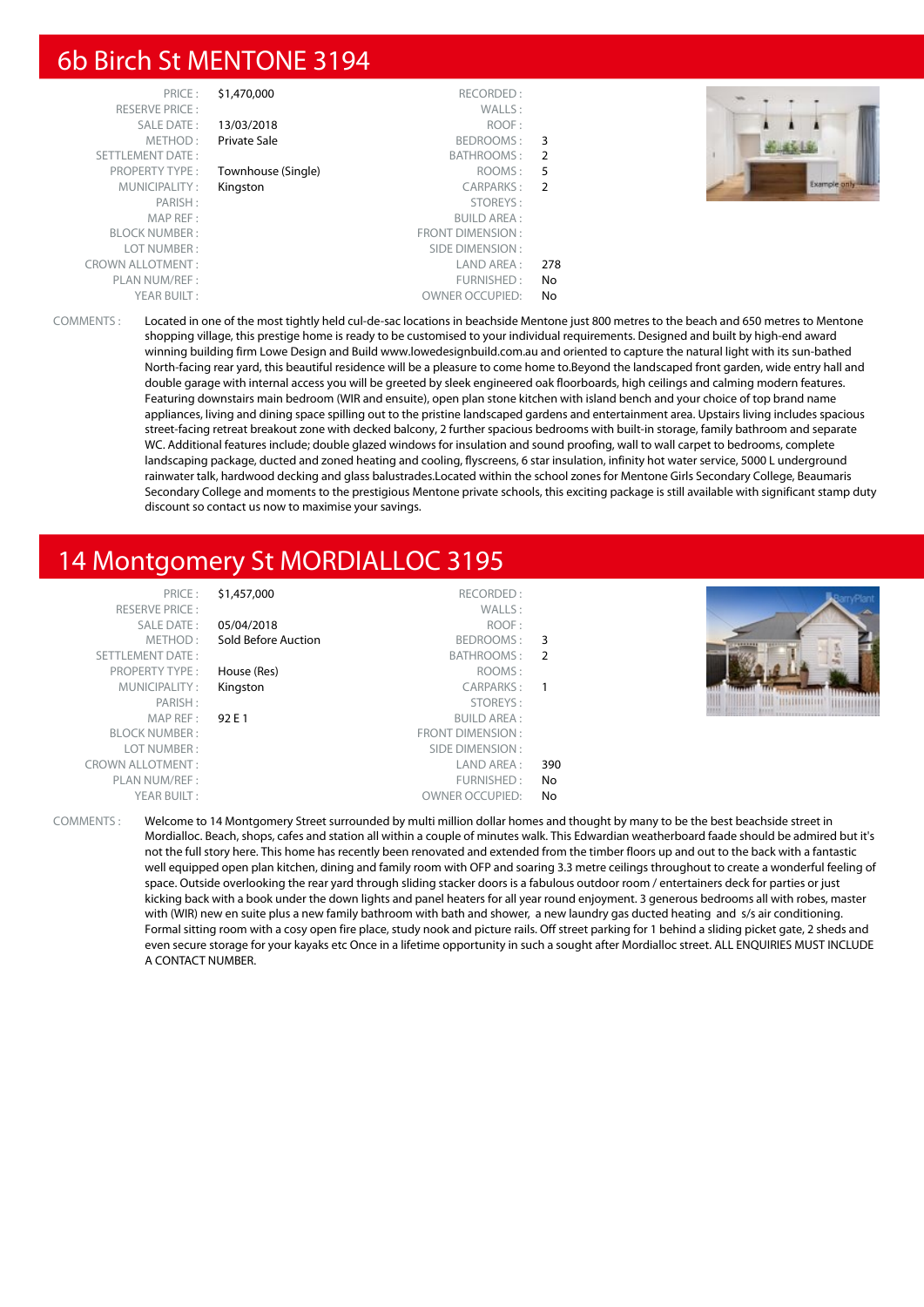# 1/61 Herbert St PARKDALE 3195

| PRICE:                  | \$1,370,000         | RECORDED:              |              |         |
|-------------------------|---------------------|------------------------|--------------|---------|
| <b>RESERVE PRICE:</b>   |                     | WALLS:                 | Brick Veneer |         |
| SALE DATE:              | 26/05/2018          | ROOF:                  |              |         |
| METHOD:                 | <b>Auction Sale</b> | BEDROOMS:              | 3            |         |
| SETTLEMENT DATE:        |                     | BATHROOMS: 2           |              |         |
| <b>PROPERTY TYPE:</b>   | Townhouse (Res)     | ROOMS:                 |              |         |
| MUNICIPALITY:           | Kingston            | CARPARKS: 2            |              |         |
| PARISH:                 |                     | STOREYS:               |              | bundian |
| MAP REF:                |                     | <b>BUILD AREA:</b>     |              |         |
| <b>BLOCK NUMBER:</b>    |                     | FRONT DIMENSION :      |              |         |
| LOT NUMBER:             |                     | SIDE DIMENSION :       |              |         |
| <b>CROWN ALLOTMENT:</b> |                     | LAND AREA :            | 477          |         |
| PLAN NUM/REF :          |                     | FURNISHED:             | No           |         |
| YEAR BUILT:             |                     | <b>OWNER OCCUPIED:</b> | No           |         |

COMMENTS : Perfectly complementing its ideal beachside position with an elegant low maintenance lifestyle, this immaculate front home of just two presents interiors that will delight those seeking stylish single level spaces. An easy stroll to the water's edge and moments to Parkdale village, this is a neighbourhood which will satisfying downsizers and families alike. Surprising space, high ceilings and traditional detailing create the welcome to a beautiful lounge which is flooded with natural light thanks to an oversized bay window. Equally appealing, a formal dining room sets the scene for intimate gatherings, whilst a central granite kitchen flows effortlessly to a second attractive meals area plus a relaxed living room. Echoing the front of the home, multiple windows look out across a sheltered alfresco patio and secure lawn. The sleeping quarters unfold to reveal an exceptional amount of space - right at the back, a spacious master suite with walk-in robe and ensuite boasts French doors to the patio, whilst the two remaining bedrooms offer fitted wardrobes and share a large spa bathroom. With new carpets, window dressings and fresh paint throughout, this compelling home includes ducted heating, air-conditioning, a large laundry plus double auto garage. For more information about this elegant low maintenance home, please contact Emily Whitehead at Buxton Mentone on 0420 997 276 Brought to you by Vendor Marketing - Melbourne's most qualified vendor advocates - www.vendormarketing.com.au

# 59a The Corso PARKDALE 3195

| PRICE:<br><b>RESERVE PRICE:</b><br><b>SALE DATE:</b> | \$1,220,000<br>30/05/2018 | RECORDED:<br>WALLS:<br>ROOF: |    |  |
|------------------------------------------------------|---------------------------|------------------------------|----|--|
| METHOD:                                              | Private Sale              | BEDROOMS: 3                  |    |  |
| SETTLEMENT DATE:                                     |                           | BATHROOMS: 2                 |    |  |
| <b>PROPERTY TYPE:</b>                                | House                     | ROOMS:                       |    |  |
| MUNICIPALITY:                                        | Kingston                  | CARPARKS: 2                  |    |  |
| PARISH:                                              |                           | STOREYS:                     |    |  |
| MAPREF:                                              | 87 C 9                    | <b>BUILD AREA:</b>           |    |  |
| <b>BLOCK NUMBER:</b>                                 |                           | FRONT DIMENSION:             |    |  |
| LOT NUMBER:                                          |                           | SIDE DIMENSION :             |    |  |
| <b>CROWN ALLOTMENT:</b>                              |                           | LAND AREA:                   |    |  |
| PLAN NUM/REF :                                       |                           | FURNISHED:                   | No |  |
| YEAR BUILT:                                          |                           | <b>OWNER OCCUPIED:</b>       | No |  |

COMMENTS : Oriented to capture sweeping bay views from its upstairs living areas, this immaculate 3-bedroom home enjoys an elevated position in one of Parkdale's most coveted beachside pockets just metres to the village and moments to the foreshore. Upstairs is an entertainers' paradise - with vistas extending to the horizon, there is no better place to watch the sunset than the living and dining areas, whilst the stylish granite kitchen is the perfect spot to whip up a storm. Meanwhile, a fabulous 'dumb waiter' is on hand to carry your groceries up from the garage and will undoubtedly please the main shoppers in the family! The peaceful master is also located on the upper level; it benefits from built-in storage and a bright ensuite bathroom. A conservatory-style study or sunroom, two downstairs bedrooms, an additional living room with access to the sunny courtyard, family bathroom with spa, powder room plus laundry conclude the accommodation. Just moments to shops, cafes, beach & station this pristine home also features ducted heating & vacuum, split system heating/cooling, solar electricity & hot water (which have resulted in reduced utility bills for the current vendors), water tanks and double auto garage. For more information about this stunning seaside sanctuary contact Mathew Cox at Buxton Mentone on 0413-102-224.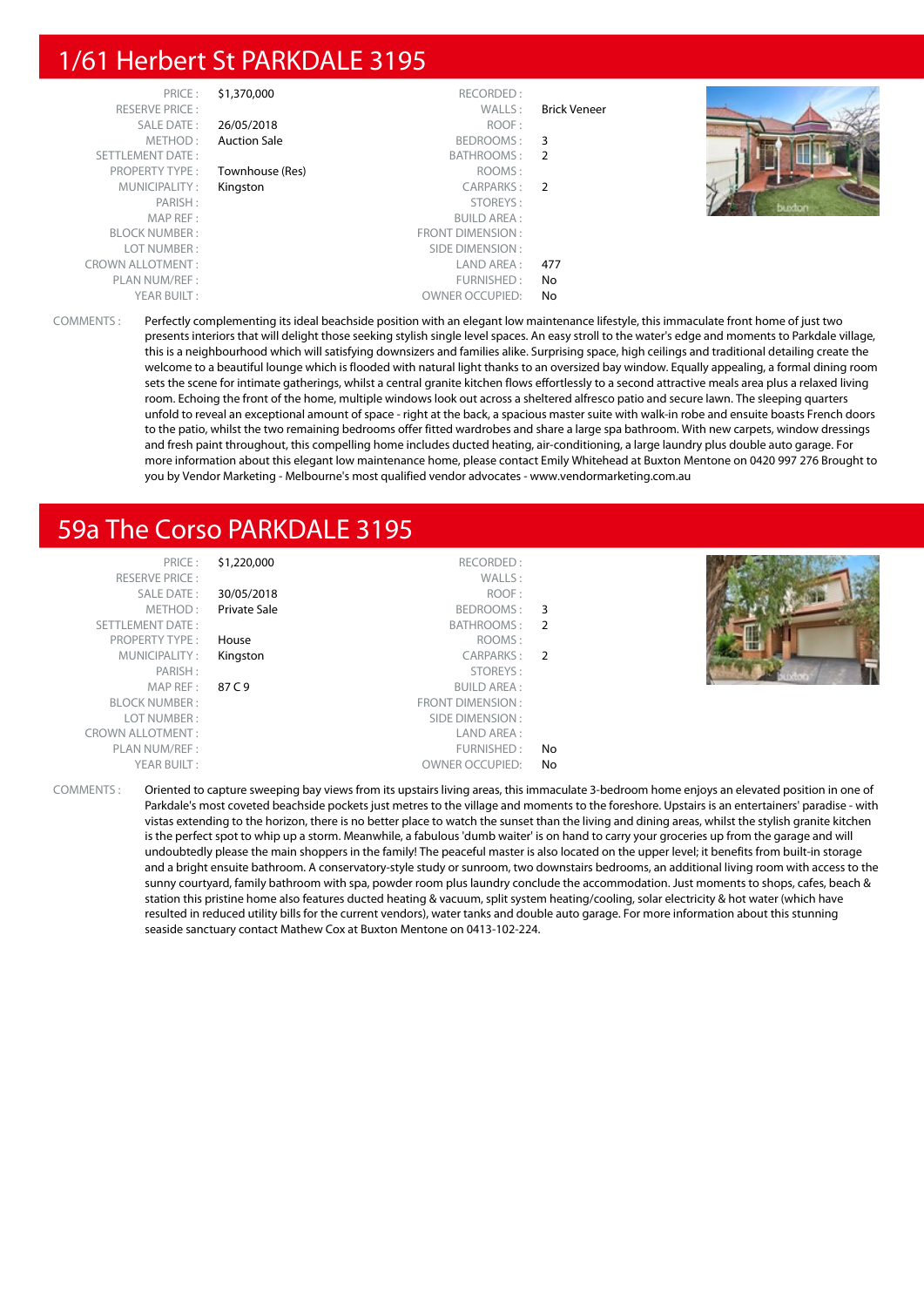#### 1/25 Bay St PARKDALE 3195

| PRICE:                  | \$1,110,000         | RECORDED:               |               |
|-------------------------|---------------------|-------------------------|---------------|
| <b>RESERVE PRICE:</b>   |                     | WALLS:                  |               |
| SALE DATE:              | 19/05/2018          | ROOF:                   |               |
| METHOD:                 | <b>Auction Sale</b> | BEDROOMS:               | $\mathcal{P}$ |
| <b>SETTLEMENT DATE:</b> |                     | BATHROOMS:              | $\mathcal{P}$ |
| <b>PROPERTY TYPE:</b>   | Townhouse (Res)     | ROOMS:                  |               |
| MUNICIPALITY:           | Kingston            | <b>CARPARKS:</b>        | $\mathcal{P}$ |
| PARISH:                 |                     | STOREYS:                |               |
| MAP REF:                | 87 D 11             | <b>BUILD AREA:</b>      |               |
| <b>BLOCK NUMBER:</b>    |                     | <b>FRONT DIMENSION:</b> |               |
| LOT NUMBER:             |                     | SIDE DIMENSION:         |               |
| <b>CROWN ALLOTMENT:</b> |                     | LAND AREA:              |               |
| PLAN NUM/REF :          |                     | FURNISHED:              | No            |
| YEAR BUILT:             |                     | <b>OWNER OCCUPIED:</b>  | No            |



#### COMMENTS :

#### 2/65 Herbert St PARKDALE 3195

|     | RECORDED:               | \$1,100,000         | PRICE:                  |
|-----|-------------------------|---------------------|-------------------------|
|     | WALLS:                  |                     | <b>RESERVE PRICE:</b>   |
|     | ROOF:                   | 21/04/2018          | SALE DATE:              |
| 3   | BEDROOMS:               | <b>Auction Sale</b> | METHOD:                 |
| - 2 | <b>BATHROOMS:</b>       |                     | <b>SETTLEMENT DATE:</b> |
|     | ROOMS:                  | Unit                | <b>PROPERTY TYPE:</b>   |
|     | CARPARKS: 2             | Kingston            | MUNICIPALITY:           |
|     | STOREYS:                |                     | PARISH:                 |
|     | <b>BUILD AREA:</b>      | 87 C 9              | MAP REF :               |
|     | <b>FRONT DIMENSION:</b> |                     | <b>BLOCK NUMBER:</b>    |
|     | SIDE DIMENSION :        |                     | LOT NUMBER:             |
|     | LAND AREA:              |                     | <b>CROWN ALLOTMENT:</b> |
| No  | FURNISHED:              |                     | PLAN NUM/REF :          |
| No  | <b>OWNER OCCUPIED:</b>  |                     | YEAR BUILT:             |

COMMENTS : In a prized pocket of Parkdale, with the beach, cafes and train station all just a breath away, this beautifully presented three bedroom unit offers fabulous family-sized accommodation in wonderfully easy-care surrounds.Privately tucked away at the rear of just two, this impeccable low maintenance abode features a formal lounge plus sun-filled family and dining area. The adjacent kitchen is well-equipped with quality appliances and is perfectly positioned for both indoor and outdoor entertaining - outdoors is a sheltered alfresco patio, ideal for multi-seasonal use; a separate courtyard is an invaluable inclusion and provides plenty of room for children to play.All three bedrooms are of generous proportions and boast ample built-in storage, including the elegant master which features a large walk-in robe and bright ensuite.A central bathroom and separate WC, ducted heating, split system heating/cooling, laundry with convenient rear access plus the bonus of two lock-up garages and extra parking conclude an utterly appealing offering, which is also within the coveted Mentone Girls' Secondary College zone.For all enquiries please contact Jason C. Swift 0417 055 702 Hodges Mentone.

#### 4/17 Bay St PARKDALE 3195

| \$952,000<br>RECORDED:<br>PRICE:<br>WALLS:<br><b>RESERVE PRICE:</b><br>03/03/2018<br>ROOF:<br>SALE DATE:<br>METHOD:<br><b>Auction Sale</b><br>BEDROOMS: 3<br>SETTLEMENT DATE:<br>02/05/2018<br>BATHROOMS: 2<br>Townhouse (Res)<br>ROOMS:<br><b>PROPERTY TYPE:</b><br>MUNICIPALITY:<br>CARPARKS:<br>Kingston<br>Mordialloc<br>PARISH:<br>STOREYS:<br>MAP REF:<br>87 D 11<br><b>BUILD AREA:</b><br>FRONT DIMENSION:<br><b>BLOCK NUMBER:</b><br>LOT NUMBER:<br>SIDE DIMENSION :<br>4<br><b>CROWN ALLOTMENT:</b><br>LAND AREA :<br>PLAN NUM/REF :<br>FURNISHED:<br>RP010427<br>YEAR BUILT:<br><b>OWNER OCCUPIED:</b> | No<br>Yes |  |
|------------------------------------------------------------------------------------------------------------------------------------------------------------------------------------------------------------------------------------------------------------------------------------------------------------------------------------------------------------------------------------------------------------------------------------------------------------------------------------------------------------------------------------------------------------------------------------------------------------------|-----------|--|
|------------------------------------------------------------------------------------------------------------------------------------------------------------------------------------------------------------------------------------------------------------------------------------------------------------------------------------------------------------------------------------------------------------------------------------------------------------------------------------------------------------------------------------------------------------------------------------------------------------------|-----------|--|

COMMENTS : Soak up sensational sunsets and inhale invigorating sea breezes from this elevated three bedroom townhouse in a premium pocket of beachside Parkdale.Beautifully updated and flawlessly presented, the home offers a first floor living and dining zone from which you and your guests can enjoy spectacular views across Port Phillip Bay. Here, a luxe stone kitchen with high-end 900mm Ilve oven and Bosch dishwasher will please the most avid of chefs, whilst a broad terrace which runs the width of the home is the ideal space to relax and appreciate your stunning surrounds.Two of the home's double bedrooms are located downstairs, including the peaceful master with twin built-in robes and two-way ensuite access, whilst a third is located upstairs. The home is serviced by two lavishly-appointed bathrooms where exquisite statement tiles are sure to leave a lasting impression.A large laundry with direct access to a generous courtyard, split system heating/cooling, electric panel heating (downstairs), gorgeous oak floors and allocated parking conclude an utterly appealing offering.Just metres to the bay, this easy-care home is also close to the many attractions of Main Street Mordialloc and the station, and is within easy reach of Mentone's leading private schools.For all enquiries please contact Jason Swift on 0417 055 702 Hodges Mentone.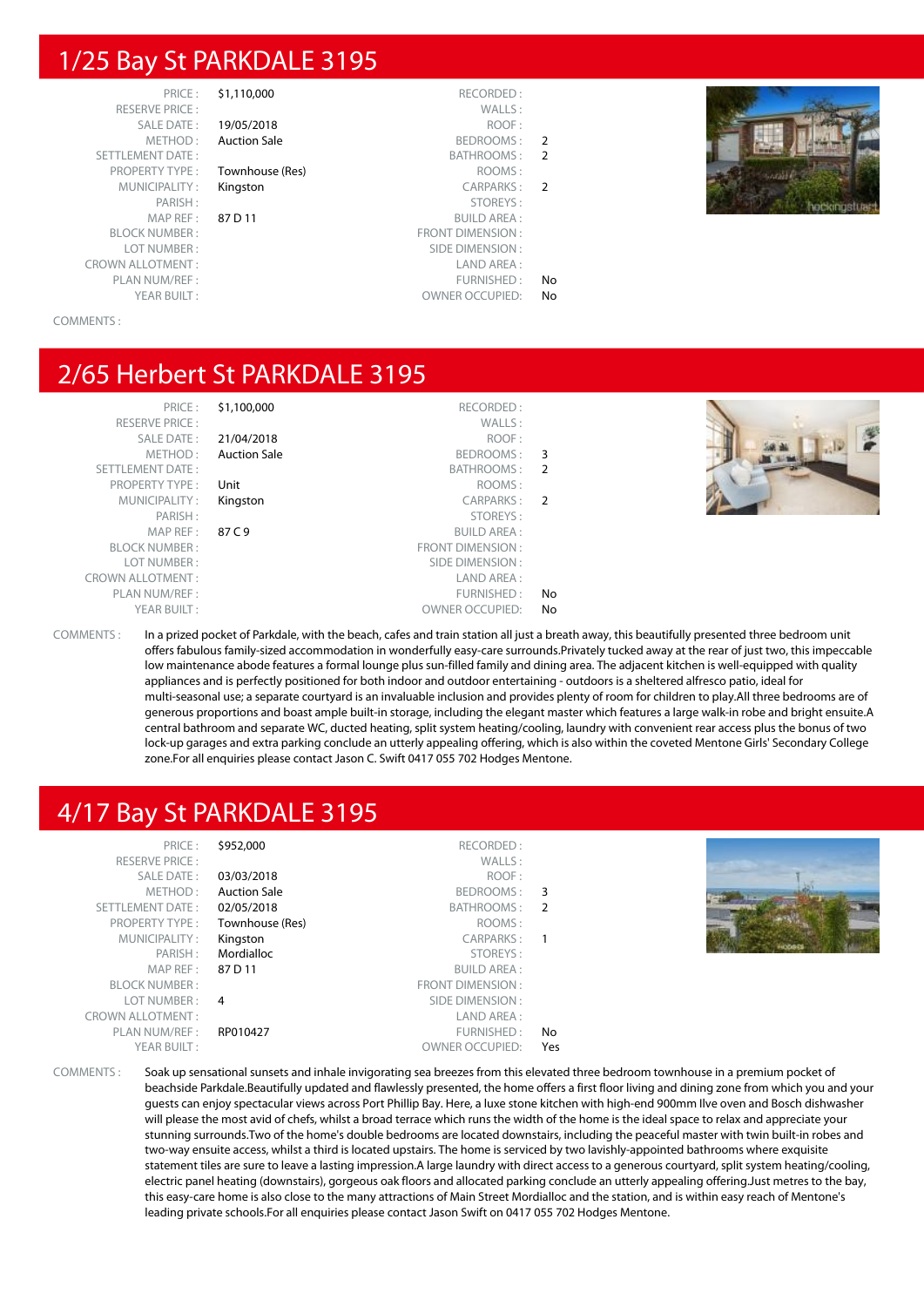#### 5/6 Brindisi St MENTONE 3194

| PRICE:<br><b>RESERVE PRICE:</b> | \$950,000           | RECORDED:<br>WALLS:    |                |  |
|---------------------------------|---------------------|------------------------|----------------|--|
| SALE DATE:                      | 05/05/2018          | ROOF:                  |                |  |
| METHOD:                         | <b>Auction Sale</b> | BEDROOMS:              | - 3            |  |
| SETTLEMENT DATE:                |                     | BATHROOMS:             | - 2            |  |
| <b>PROPERTY TYPE:</b>           | Unit                | ROOMS:                 |                |  |
| MUNICIPALITY:                   | Kingston            | CARPARKS:              | $\overline{2}$ |  |
| PARISH:                         |                     | STOREYS:               |                |  |
| MAP REF :                       |                     | <b>BUILD AREA:</b>     |                |  |
| <b>BLOCK NUMBER:</b>            |                     | FRONT DIMENSION:       |                |  |
| LOT NUMBER:                     |                     | SIDE DIMENSION :       |                |  |
| <b>CROWN ALLOTMENT:</b>         |                     | LAND AREA :            |                |  |
| PLAN NUM/REF :                  |                     | FURNISHED:             | No.            |  |
| YEAR BUILT:                     |                     | <b>OWNER OCCUPIED:</b> | No             |  |

COMMENTS : The true definition of a blank canvas, this well maintained, standalone three-bedroom villa is situated in a group of just five and is perfectly positioned to just step out and enjoy the ever-increasing attractions Mentone has to offer. Just a gentle stroll from the shopping strip and station, the home is moments to the beach and boasts sought-after dual zoning for both Beaumaris and Mentone Girls' Secondary Colleges.With a secure entry via a sunny courtyard, the home opens to the first of two living areas which is filled with natural light thanks to multiple large windows. A well planned timber kitchen leads through to the second versatile zone which offers sliding doors out to a private and spacious garden.Including an ensuite master and two well-proportioned additional bedrooms serviced by a central bathroom and separate WC, this tempting proposition also includes ducted heating, laundry and double garage plus off-street visitors' parking.A promising start in this popular bayside suburb, this villa will also offer massive appeal to investors and downsizers looking for a laidback seaside lifestyle.

### 5/55 Naples Rd MENTONE 3194

|    | RECORDED:              | \$930,000           | PRICE:                  |
|----|------------------------|---------------------|-------------------------|
|    | WALLS:                 |                     | <b>RESERVE PRICE:</b>   |
|    | ROOF:                  | 14/04/2018          | SALE DATE:              |
|    | BEDROOMS: 3            | <b>Auction Sale</b> | METHOD:                 |
|    | BATHROOMS: 2           |                     | SETTLEMENT DATE:        |
|    | ROOMS:                 | Unit                | PROPERTY TYPE:          |
|    | CARPARKS: 2            | Kingston            | MUNICIPALITY:           |
|    | STOREYS:               |                     | PARISH:                 |
|    | <b>BUILD AREA:</b>     | 87 A 7              | MAPREF:                 |
|    | FRONT DIMENSION:       |                     | <b>BLOCK NUMBER:</b>    |
|    | SIDE DIMENSION :       |                     | LOT NUMBER:             |
|    | LAND AREA:             |                     | <b>CROWN ALLOTMENT:</b> |
| No | FURNISHED:             |                     | PLAN NUM/REF :          |
| No | <b>OWNER OCCUPIED:</b> |                     | YEAR BUILT:             |

COMMENTS : A fabulous flip; a solid rental income; a brilliantly located downsizer or promising first home - whatever your requirements, this spacious villa unit is sure to tick the boxes. Tucked away at the rear in a quiet group of five villa units, and set well back from the road, this single-level home is neatly presented and features a generous lounge & dining room, well-equipped kitchen, three double-sized bedrooms - two with direct access to the generous back yard, the master also with WIR & updated main bathroom. Ducted heating, air-conditioning, laundry with convenient rear access plus oversized double garage with additional workshop complete the potential-rich offering.Whilst perfectly comfortable as is, the unit's practical floorplan and solid foundations provide the perfect blank canvas for some simple contemporary enhancements and create the chic coastal abode you've been dreaming of! In a prized beachside pocket, Mentone's two grammar schools and St Bede's just a short walk away while the train, bus, shops and restaurants are also within walking distance.For all enquiries please contact Andrew Plousi on 0411 799 023 Hodges Mentone.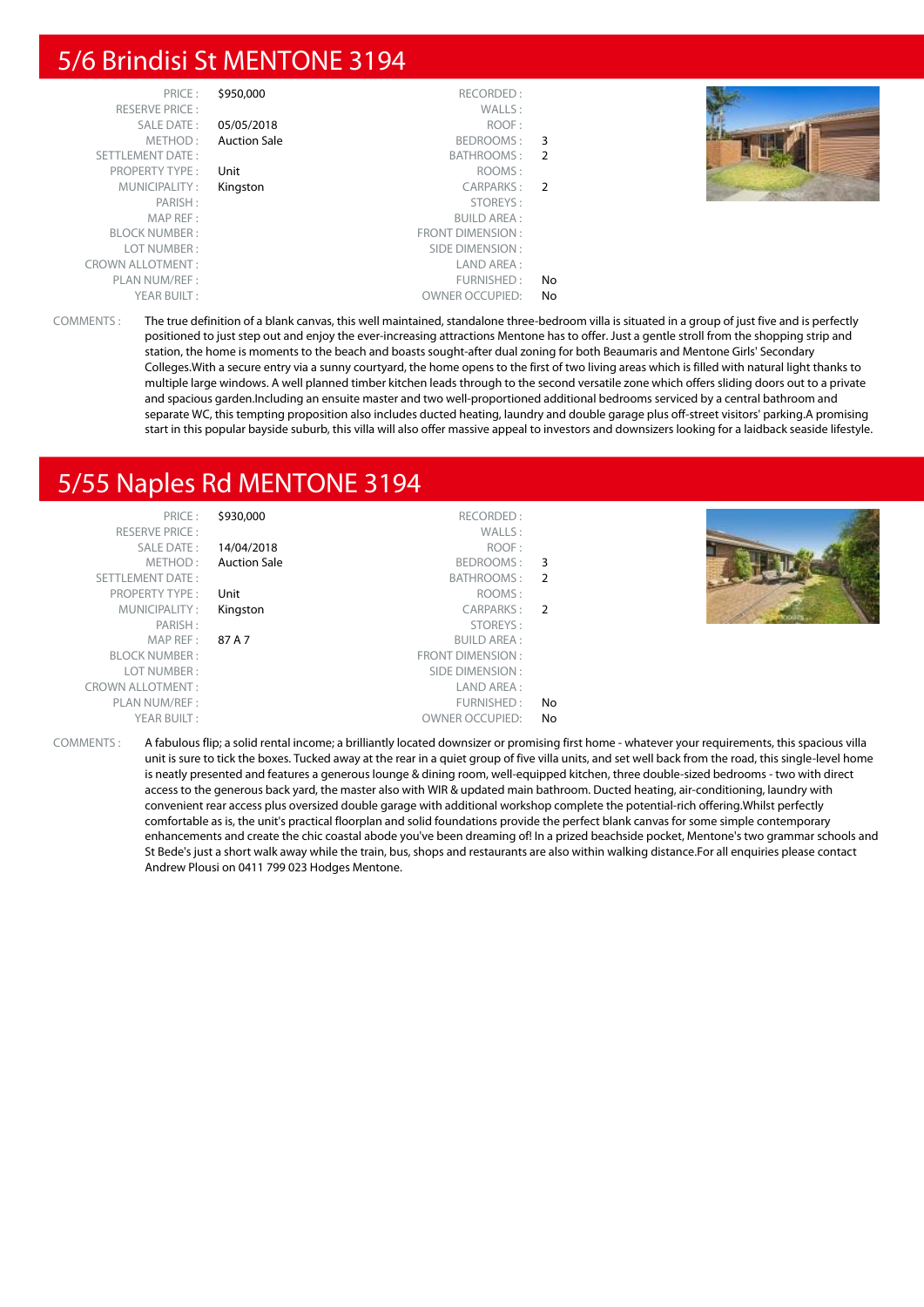# 2/61 Herbert St PARKDALE 3195

| PRICE:                  | \$880,000           | RECORDED:              |              |  |
|-------------------------|---------------------|------------------------|--------------|--|
| <b>RESERVE PRICE:</b>   |                     | WALLS:                 | Brick Veneer |  |
| SALE DATE:              | 27/05/2018          | ROOF:                  |              |  |
| METHOD:                 | <b>Auction Sale</b> | BEDROOMS: 2            |              |  |
| SETTLEMENT DATE:        |                     | BATHROOMS:             |              |  |
| <b>PROPERTY TYPE:</b>   | Townhouse (Res)     | ROOMS:                 |              |  |
| MUNICIPALITY:           | Kingston            | CARPARKS: 4            |              |  |
| PARISH:                 |                     | STOREYS:               |              |  |
| MAP REF:                |                     | <b>BUILD AREA:</b>     |              |  |
| <b>BLOCK NUMBER:</b>    |                     | FRONT DIMENSION:       |              |  |
| LOT NUMBER:             |                     | SIDE DIMENSION :       |              |  |
| <b>CROWN ALLOTMENT:</b> |                     | LAND AREA :            | 357          |  |
| PLAN NUM/REF :          |                     | FURNISHED:             | No           |  |
| YEAR BUILT:             |                     | <b>OWNER OCCUPIED:</b> | No           |  |

COMMENTS : Privately tucked away at the rear of just two, this elegant 2-bedroom villa is perfect now whilst offering the temptation to extend further in the future (STCA). Lavished in streams of natural light, it is simply footsteps to nearby Parkdale village & station and just moments to the sparkling waters of Port Phillip Bay. With immense appeal to busy professionals, investors and downsizers alike, this beautifully appointed single level home has been freshly painted and features a gracious lounge, sun-splashed casual meals/family area plus well-equipped & smartly-finished kitchen. Both bedrooms are of generous proportions and feature built-in storage; they share a gleaming bathroom to which the main bedroom (WIR) enjoys direct access. Impeccably presented with new carpets throughout, this stylish stress-free offering also includes ducted heating, large laundry, shade & privacy blinds plus neatly manicured courtyard. A double garage and carport provide plenty of parking space but with all essential amenities readily at hand, you will rarely need the car! For more information about this sunlit single level oasis, please contact Emily Whitehead at Buxton Mentone on 0420 997 276 Brought to you by Vendor Marketing - Melbourne's most qualified vendor advocates - www.vendormarketing.com.au

# 2/31 Herbert St PARKDALE 3195

| <b>FINIL</b> 1           |
|--------------------------|
| <b>RESERVE PRICE:</b>    |
| SAI F DAT F:             |
| MFTHOD:                  |
| <b>SETTI EMENT DATE:</b> |
| <b>PROPERTY TYPE:</b>    |
| MUNICIPALITY:            |
| PARISH:                  |
| MAP RFF:                 |
| <b>BI OCK NUMBER :</b>   |
| I OT NUMBER :            |
| ROWN ALLOTMENT :         |
| PLAN NUM/REF:            |
| YFAR BUILT:              |
|                          |

PRICE : \$835,000 RECORDED : RESERVE PRICE : WALLS : **12/05/2018** ROOF : Auction Sale **BEDROOMS** : 3 BATHROOMS : 2 Townhouse (Res) ROOMS : Kingston CARPARKS : 2 STOREYS :<br>PARISH : STOREYS : STOREYS : SUILD AREA : **BUILD AREA:** FRONT DIMENSION : SIDE DIMENSION : CROWN ALLOTMENT : LAND AREA : FURNISHED : No OWNER OCCUPIED: No



COMMENTS : Embrace the best of bay living with this 3BR townhouse, just metres from Parkdale Beach. One of three in a quiet block, it offers a picture-perfect lifestyle on its doorstep. You can also enjoy the beach from the comfort of home with beautiful bay views of Parkdale through to Mentone from two separate and substantial balconies. The main living room, kitchen and meals area are located upstairs to take advantage of this home's superb scenic outlook, while a second living area downstairs offers another quiet leisure space to relax. Bedrooms with built-in robes are zoned across both levels. You'll also find a central bathroom on both floors.Other features include a private, rear courtyard garden, high ceilings, ducted heating, air conditioner and ceiling fans, separate laundry, plus, secure, off-street parking with plenty of storage. This low-maintenance home's location is nothing short of sensational - apart from its breathtaking coastal setting, it's also around the corner from Parkdale train station and popular Como Parade shops and cafes, plus, near sought-after schools including St Bede's College and Mentone Grammar.A solid and honest home, it's just waiting for you to move in and make it your own. For all enquiries please contact Mark Eddy 0408 198 308 Hodges Mentone.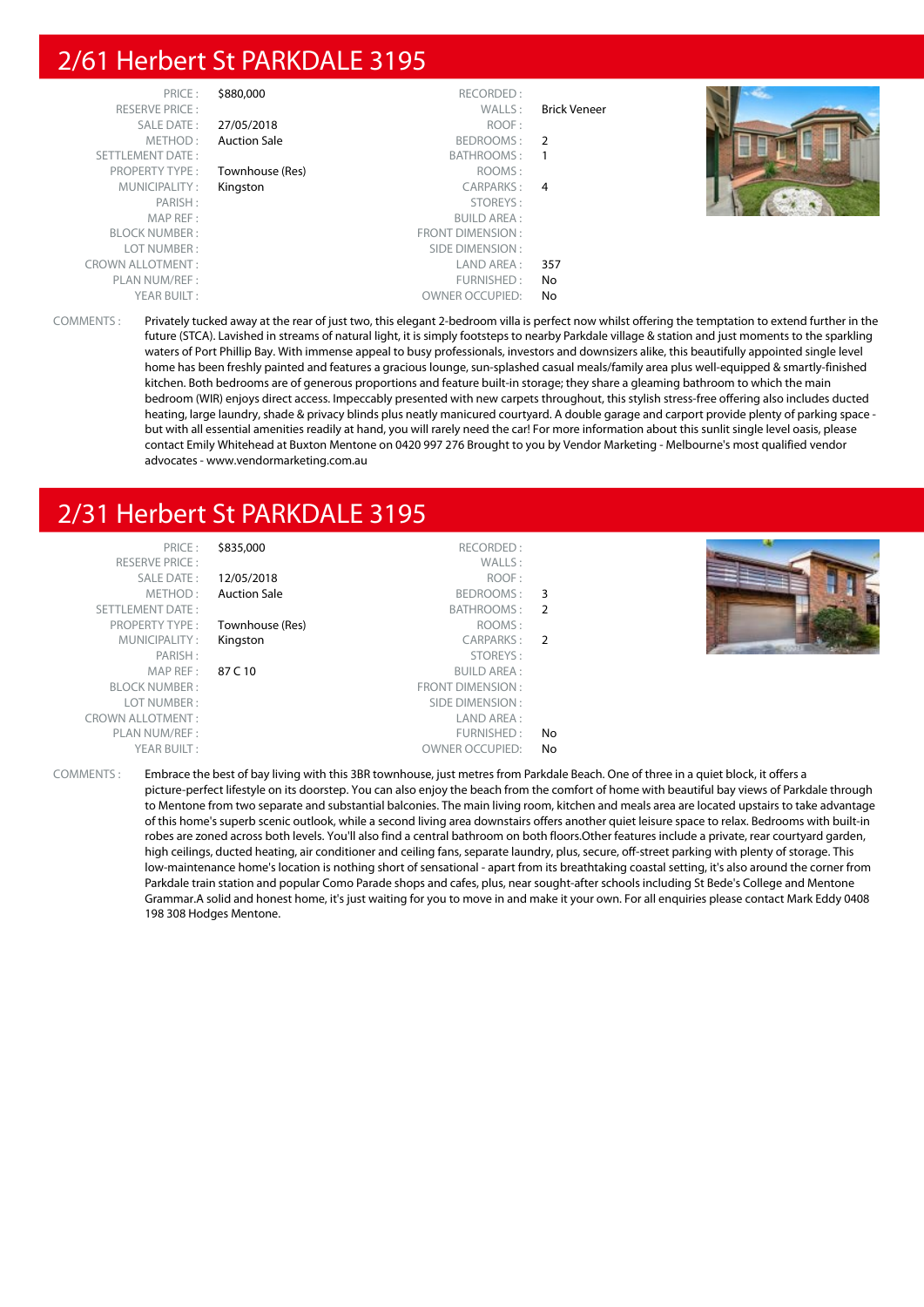### 1/4 The Corso PARKDALE 3195

| PRICE:                  | \$835,000           | RECORDED:              |    |  |
|-------------------------|---------------------|------------------------|----|--|
|                         |                     |                        |    |  |
| <b>RESERVE PRICE:</b>   |                     | WALLS:                 |    |  |
| SALE DATE:              | 26/05/2018          | ROOF:                  |    |  |
| METHOD:                 | <b>Auction Sale</b> | BEDROOMS: 3            |    |  |
| SETTLEMENT DATE:        |                     | BATHROOMS:             | -1 |  |
| <b>PROPERTY TYPE:</b>   | Unit                | ROOMS: 4               |    |  |
| MUNICIPALITY:           | Kingston            | CARPARKS: 1            |    |  |
| PARISH:                 |                     | STOREYS:               |    |  |
| MAPREF:                 | 87 B 8              | <b>BUILD AREA:</b>     |    |  |
| <b>BLOCK NUMBER:</b>    |                     | FRONT DIMENSION:       |    |  |
| LOT NUMBER:             |                     | SIDE DIMENSION :       |    |  |
| <b>CROWN ALLOTMENT:</b> |                     | LAND AREA:             |    |  |
| PLAN NUM/REF :          |                     | FURNISHED:             | No |  |
| YEAR BUILT:             |                     | <b>OWNER OCCUPIED:</b> | No |  |

COMMENTS : Cool coastal chic and utter convenience go hand in hand at this beautifully refreshed 3-bedroom unit just moments to the sparkling waters of Port Phillip Bay. The front home of a small & quiet group, this stylish abode opens to a fabulous light-lavished living zone that flows effortlessly to a private and secure garden with sundrenched alfresco dining deck. Perfectly positioned for both indoor/outdoor entertaining, the stunning gourmet kitchen showcases luxe stone benchtops and gleaming stainless steel appliances - its broad island providing the ideal spot for friends and family to gather. Each of the three bedrooms boasts built-in storage; they share a bright sky-lit bathroom and separate WC whilst concluding a flawless offering are laundry with convenient rear access, zoned heating and cooling, striking on-trend floors, 5kw solar panels, 3000lt water tanks and auto garage. A leisurely stroll to both grammar schools & St Bede's College, the unit is also within the prized Mentone Girls' Secondary College zone and is close to trains, buses, shops & cafes. For more information about this beautifully refreshed 3-bedroom unit contact Emily Whitehead at Buxton Mentone on 0420 997 276

# 1/10 Epsom Rd MORDIALLOC 3195

| PRICE:                  | \$820,000           | RECORDED:              |                |               |
|-------------------------|---------------------|------------------------|----------------|---------------|
| <b>RESERVE PRICE:</b>   |                     | WALLS:                 |                |               |
| SALE DATE:              | 28/04/2018          | ROOF:                  |                |               |
| METHOD:                 | <b>Auction Sale</b> | BEDROOMS: 2            |                |               |
| SETTLEMENT DATE:        |                     | BATHROOMS:             |                |               |
| <b>PROPERTY TYPE:</b>   | Unit                | ROOMS:                 |                |               |
| MUNICIPALITY:           | Kingston            | CARPARKS:              | $\overline{2}$ |               |
| PARISH:                 |                     | STOREYS:               |                | <b>KOOSTS</b> |
| MAP REF:                | 87 E 12             | <b>BUILD AREA:</b>     |                |               |
| <b>BLOCK NUMBER:</b>    |                     | FRONT DIMENSION :      |                |               |
| LOT NUMBER:             |                     | SIDE DIMENSION :       |                |               |
| <b>CROWN ALLOTMENT:</b> |                     | LAND AREA :            |                |               |
| PLAN NUM/REF :          |                     | FURNISHED:             | No             |               |
| YEAR BUILT:             |                     | <b>OWNER OCCUPIED:</b> | No             |               |
|                         |                     |                        |                |               |

COMMENTS : High on Epsom hill where the beach is an easy meander down the hill and an array of tempting cafes and shops are just moments away, this front two-bedroom villa presents an exciting opportunity for renovators, first home buyers or downsizers. Boasting its own driveway and street frontage, the home offers a practical floorplan which is just yearning for some modern updates.Featuring a spacious lounge and distinct meals area which are adjacent the bright kitchen, the promising home also boasts a sundrenched, private courtyard - the perfect place to spend balmy evenings.Down the hall, both of the double-sized bedrooms feature fitted wardrobes, the main room enjoying access to the bathroom. A separate WC is also offered along with a laundry with handy access out to a second courtyard, whilst a gas heater, air conditioner and lock up garage round off the hassle-free package. Seconds to the bay, metres to a good latte and just a hop from the station, this is an exciting chance create that ideal coastal retreat.For all enquiries please contact Andrew Plousi on 0411 799 023 Hodges Mentone.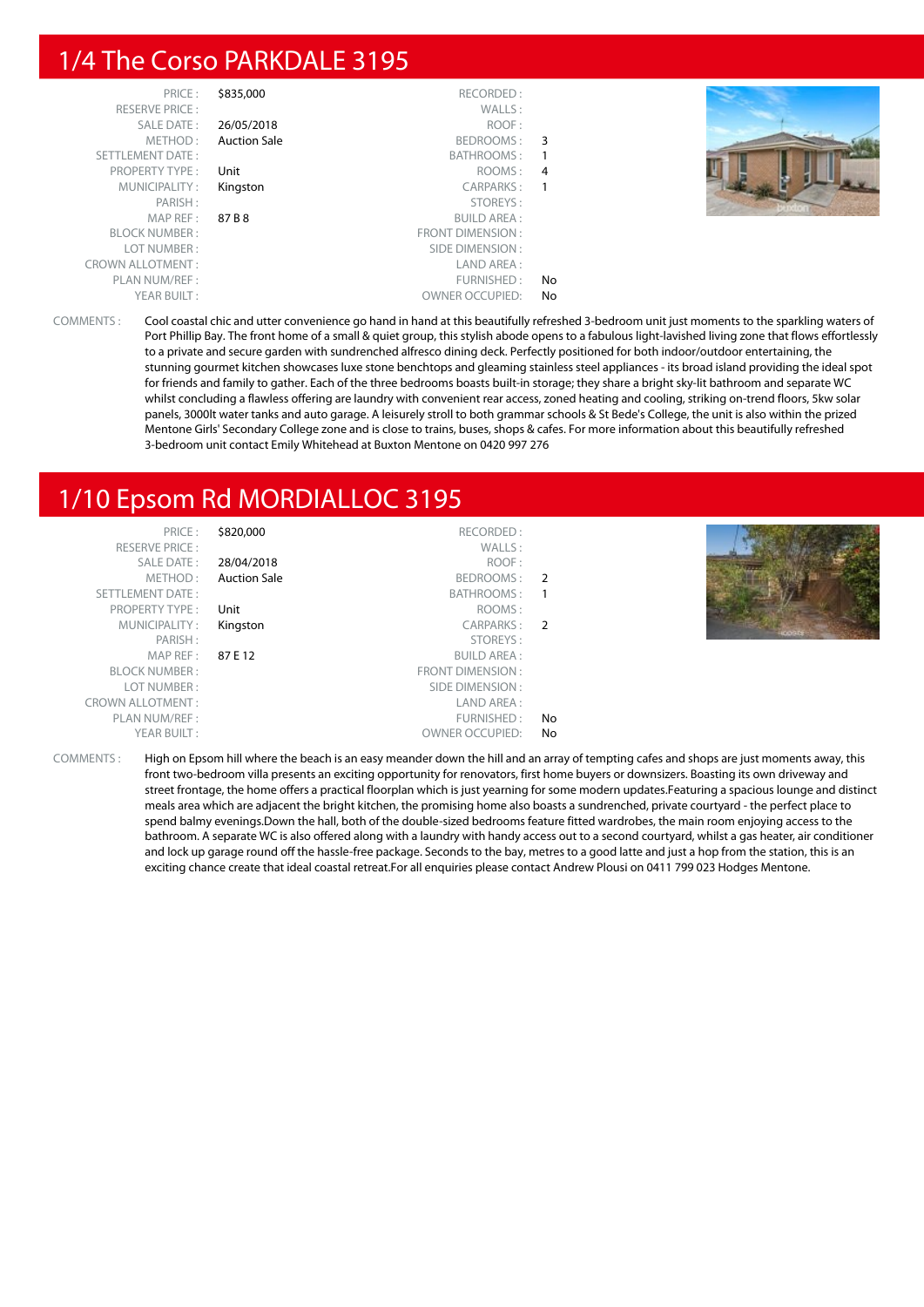# 1/32 The Corso PARKDALE 3195

| PRICE:                  | \$780,000           | RECORDED:              |                     |  |
|-------------------------|---------------------|------------------------|---------------------|--|
| <b>RESERVE PRICE:</b>   |                     | WALLS:                 | <b>Brick Veneer</b> |  |
| SALE DATE:              | 24/03/2018          | ROOF:                  |                     |  |
| METHOD:                 | <b>Auction Sale</b> | BEDROOMS:              | $\overline{2}$      |  |
| SETTLEMENT DATE:        | 23/05/2018          | BATHROOMS:             |                     |  |
| PROPERTY TYPE:          | Unit                | ROOMS:                 | 4                   |  |
| MUNICIPALITY:           | Kingston            | CARPARKS:              |                     |  |
| PARISH:                 | Mordialloc          | STOREYS:               |                     |  |
| MAPREF:                 | 87 B 9              | <b>BUILD AREA:</b>     |                     |  |
| <b>BLOCK NUMBER:</b>    |                     | FRONT DIMENSION:       |                     |  |
| LOT NUMBER :            | $\overline{1}$      | SIDE DIMENSION :       |                     |  |
| <b>CROWN ALLOTMENT:</b> |                     | LAND AREA :            | 171                 |  |
| PLAN NUM/REF :          | RP003107            | FURNISHED:             | No                  |  |
| YEAR BUILT:             |                     | <b>OWNER OCCUPIED:</b> | No                  |  |

COMMENTS : Two-bedroom villa in one of the most sought after addresses in Parkdale, literally minutes from the beach, shops and the station. Neatly renovated with sparkling kitchen and bathroom and wooden floors throughout. Master bedroom has BIR and split system aircon. A private courtyard complements this well positioned private villa. Number one of only four on the block and neatly positioned at the rear, a private driveway leads to a single garage plus visitors parking spot. There are no owners corporation fees. Great value in a great position. Inspect and you should be impressed. ALL ENQUIRIES MUST INCLUDE A CONTACT NUMBER.

### G04/459 Main St MORDIALLOC 3195

| PRICE:                  | \$751,753        | RECORDED:               |     |
|-------------------------|------------------|-------------------------|-----|
| <b>RESERVE PRICE:</b>   |                  | WALLS:                  |     |
| SALE DATE:              | 03/03/2018       | ROOF:                   |     |
| METHOD:                 | Sale             | BEDROOMS:               |     |
| <b>SETTLEMENT DATE:</b> |                  | BATHROOMS:              |     |
| <b>PROPERTY TYPE:</b>   | Strata Unit/Flat | ROOMS:                  |     |
| MUNICIPALITY:           | Kingston         | <b>CARPARKS:</b>        |     |
| PARISH:                 | Mordialloc       | STOREYS:                |     |
| $MAP$ RFF:              | 87E12            | <b>BUILD AREA:</b>      |     |
| <b>BLOCK NUMBER:</b>    |                  | <b>FRONT DIMENSION:</b> |     |
| LOT NUMBER:             | G <sub>04</sub>  | SIDE DIMENSION:         |     |
| <b>CROWN ALLOTMENT:</b> |                  | LAND AREA:              |     |
| PLAN NUM/REF:           | PS806682         | FURNISHED:              |     |
| YEAR BUILT:             |                  | <b>OWNER OCCUPIED:</b>  | Υρς |

COMMENTS :

# 3/19 Herbert St PARKDALE 3195

| PRICE:                  | \$742,500    | RECORDED:          |                |  |
|-------------------------|--------------|--------------------|----------------|--|
| RESERVE PRICE:          |              | WALLS:             |                |  |
| SALE DATE:              | 21/03/2018   | ROOF:              |                |  |
| METHOD:                 | Private Sale | BEDROOMS:          | $\overline{2}$ |  |
| SETTLEMENT DATE:        |              | BATHROOMS:         |                |  |
| PROPERTY TYPE:          | Unit         | ROOMS:             |                |  |
| MUNICIPALITY:           | Kingston     | CARPARKS:          |                |  |
| PARISH:                 |              | STOREYS:           |                |  |
| MAPREF:                 | 87 C 10      | <b>BUILD AREA:</b> |                |  |
| <b>BLOCK NUMBER:</b>    |              | FRONT DIMENSION: 0 |                |  |
| LOT NUMBER:             |              | SIDE DIMENSION :   |                |  |
| <b>CROWN ALLOTMENT:</b> |              | LAND AREA :        |                |  |
| PLAN NUM/REF:           |              | FURNISHED:         | No             |  |
| YFAR BUILT:             |              | OWNER OCCUPIED:    | No             |  |

COMMENTS : Fabulously renovated to the highest standard, this stylish home offers an outstanding, low-maintenance lifestyle only footsteps to the sand at Parkdale Beach. Features of the home include: - Impressive kitchen equipped with breakfast bar, Caesar stone benchtop, double sink, matte black fixtures, Electrolux & Westinghouse appliances, overhead LED lighting and USB power points. Adjoining is the open-plan living & dining area with inbuilt speaker system. - Spacious main bathroom with freestanding bath, solid timber vanity top, underfloor heating, heated towel rail, and euro-laundry. - Two generous-sized bedrooms with push-open built-in wardrobes and remote-control sweep fans; master also with USB power points. - Low-maintenance entertaining courtyard with decking, turf, outdoor BBQ gas point, retractable washing line and garden lighting. - Front patio with outdoor shower and decking. - Engineered oak flooring and LED lighting throughout, plus reverse-cycle heating & cooling, irrigation (front & rear) and plantation shutters. Located in a highly sought-after location that is second to none; only 250m to the beach and a short stroll to Parkdale Station and Parkdale boutique caf strip. This opportunity is one not to be missed for those looking to enter the property market, and would also be ideal for downsizers and savvy investors alike. \* PHOTO I.D REQUIRED AT ALL OPEN FOR INSPECTIONS \*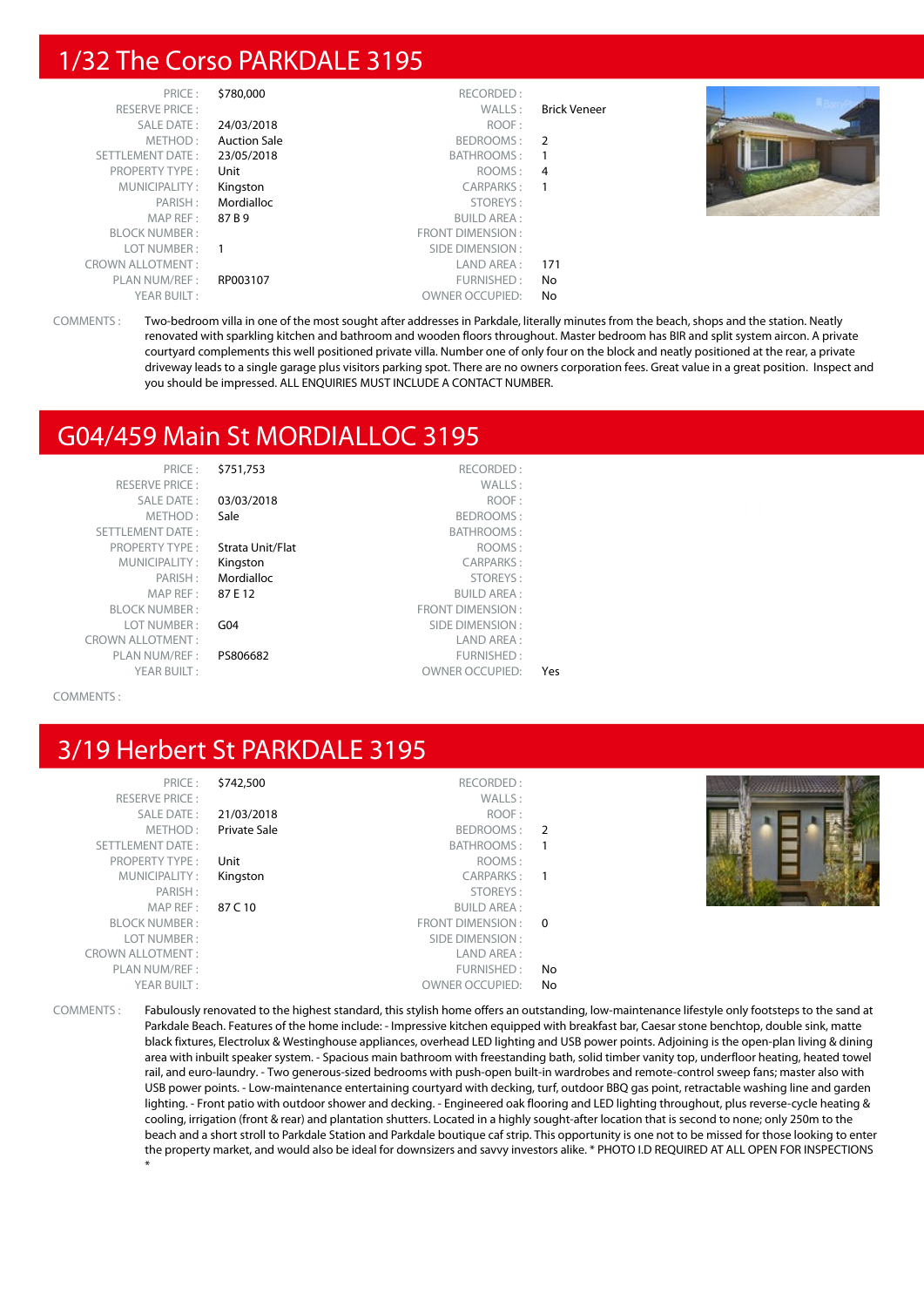# 1/25 Ti Tree Gr.E PARKDALE 3195

| PRICE:                  | \$712,000                | RECORDED:              |                     |  |
|-------------------------|--------------------------|------------------------|---------------------|--|
| <b>RESERVE PRICE:</b>   |                          | WALLS:                 | <b>Brick Veneer</b> |  |
| SALE DATE:              | 03/03/2018               | ROOF:                  |                     |  |
| METHOD:                 | <b>Auction Sale</b>      | BEDROOMS:              | $\overline{2}$      |  |
| SETTLEMENT DATE:        | 03/05/2018               | BATHROOMS:             |                     |  |
| <b>PROPERTY TYPE:</b>   | Villa                    | ROOMS:                 |                     |  |
| MUNICIPALITY:           | Kingston                 | CARPARKS: 2            |                     |  |
| PARISH:                 | Mordialloc               | STOREYS:               |                     |  |
| MAP REF:                | 87 C 10                  | <b>BUILD AREA:</b>     |                     |  |
| <b>BLOCK NUMBER:</b>    |                          | FRONT DIMENSION: 0     |                     |  |
| LOT NUMBER:             | $\overline{\phantom{0}}$ | SIDE DIMENSION :       |                     |  |
| <b>CROWN ALLOTMENT:</b> |                          | LAND AREA:             |                     |  |
| PLAN NUM/REF :          | RP003284                 | FURNISHED:             | No                  |  |
| YEAR BUILT:             |                          | <b>OWNER OCCUPIED:</b> | No                  |  |

COMMENTS : Delightful water views across the rooftops, a peaceful cul-de-sac position and exceptional space inside and out! Bought off the plan by the current owner in 1972, this pristine freestanding two-bedroom unit is a one-of-a-kind offering in a premium beachside locale. Great location, stroll to beach/yacht club, moments to Parkdale's cafe/station, with nearby schools, this enticing package is an ideal proposition for first-home owners and investors. Filled with natural light and boasting newly polished Tasmanian Oak floors throughout, both the combined living/dining room and fabulously retro kitchen are the perfect places to take in the beautiful bay views - whilst outside provides relaxation in the private courtyard or entertaining in the rustic backyard in the invigorating sea air. The master bedroom features a wall of robes plus study nook or dressing table, whilst the second bedroom also offers fitted wardrobes, these rooms share a central bathroom with nostalgic original tiles. A separate WC is also included along with a practical laundry offering handy external access. While the requisites of energy efficient heating and split system cooling are offered, the real bonus is a lock-up garage in addition to secure on-title parking (perfect for a boat/caravan) plus access to the shared visitors' parking.

# 1/31-35 Como Pde.E MENTONE 3194

| PRICE:                  | \$652,500                     | RECORDED:              |               |
|-------------------------|-------------------------------|------------------------|---------------|
| <b>RESERVE PRICE:</b>   |                               | WALLS:                 |               |
| SALE DATE:              | 04/03/2018                    | ROOF:                  |               |
| METHOD:                 | Sale                          | BEDROOMS:              | $\mathcal{P}$ |
| <b>SETTLEMENT DATE:</b> | 04/04/2018                    | BATHROOMS:             |               |
| <b>PROPERTY TYPE:</b>   | House - Attached House N.E.C. | ROOMS:                 |               |
| MUNICIPALITY:           | Kingston                      | <b>CARPARKS:</b>       |               |
| PARISH:                 | Moorabbin                     | STOREYS:               |               |
| MAP REF:                |                               | <b>BUILD AREA:</b>     |               |
| <b>BLOCK NUMBER:</b>    |                               | FRONT DIMENSION:       |               |
| LOT NUMBER:             |                               | SIDE DIMENSION:        |               |
| <b>CROWN ALLOTMENT:</b> |                               | LAND AREA :            | 2,189         |
| PLAN NUM/REF:           | PS635480                      | FURNISHED:             |               |
| YEAR BUILT:             |                               | <b>OWNER OCCUPIED:</b> | Yes           |
|                         |                               |                        |               |

COMMENTS :

# 3/122 Como Pde.W PARKDALE 3195

| PRICE:<br><b>RESERVE PRICE:</b><br><b>SALE DATE:</b><br>METHOD:<br>SETTLEMENT DATE:<br><b>PROPERTY TYPE:</b>                             | \$650,000<br>10/03/2018<br><b>Auction Sale</b><br>10/05/2018<br>Unit    | RECORDED:<br>WALLS:<br>ROOF:<br>BEDROOMS:<br>BATHROOMS:<br>ROOMS:<br>CARPARKS:                                                | <b>Brick Veneer</b><br>2<br>- 1<br>-1 |  |
|------------------------------------------------------------------------------------------------------------------------------------------|-------------------------------------------------------------------------|-------------------------------------------------------------------------------------------------------------------------------|---------------------------------------|--|
| MUNICIPALITY:<br>PARISH:<br>MAP REF :<br><b>BLOCK NUMBER:</b><br>LOT NUMBER:<br><b>CROWN ALLOTMENT:</b><br>PLAN NUM/REF :<br>YEAR BUILT: | Kingston<br>Mordialloc<br>87 D 9<br>$\overline{\mathbf{3}}$<br>RP012304 | STOREYS:<br><b>BUILD AREA:</b><br>FRONT DIMENSION:<br>SIDE DIMENSION :<br>LAND AREA :<br>FURNISHED:<br><b>OWNER OCCUPIED:</b> | No<br>Yes                             |  |

COMMENTS : A stone's throw from premium shops, cafes, schools and public transport, this single level villa unit offers quality and quiet with plenty of potential. Housing spacious bedrooms and a sizeable courtyard, this property raises the bar and offers prime bayside living excellence. First impressions count and this 2 bedroom villa unit is impressive on every level. Entry is into an entrance hall, leading through to 2 bedrooms with BIRs. Kick your shoes off and relax in the spacious lounge room or head out into your private courtyard with landscaped gardens and enjoy the serenity. The kitchen includes free standing gas oven and cook top, with a view out to the private courtyard. With plenty of storage, this idyllic starter, investment or downsizer provides security doors and a lock up garage. Bathed in natural light and offering prime bayside living, this property raises the bar and offers living excellence. ALL ENQUIRIES MUST INCLUDE A CONTACT NUMBER.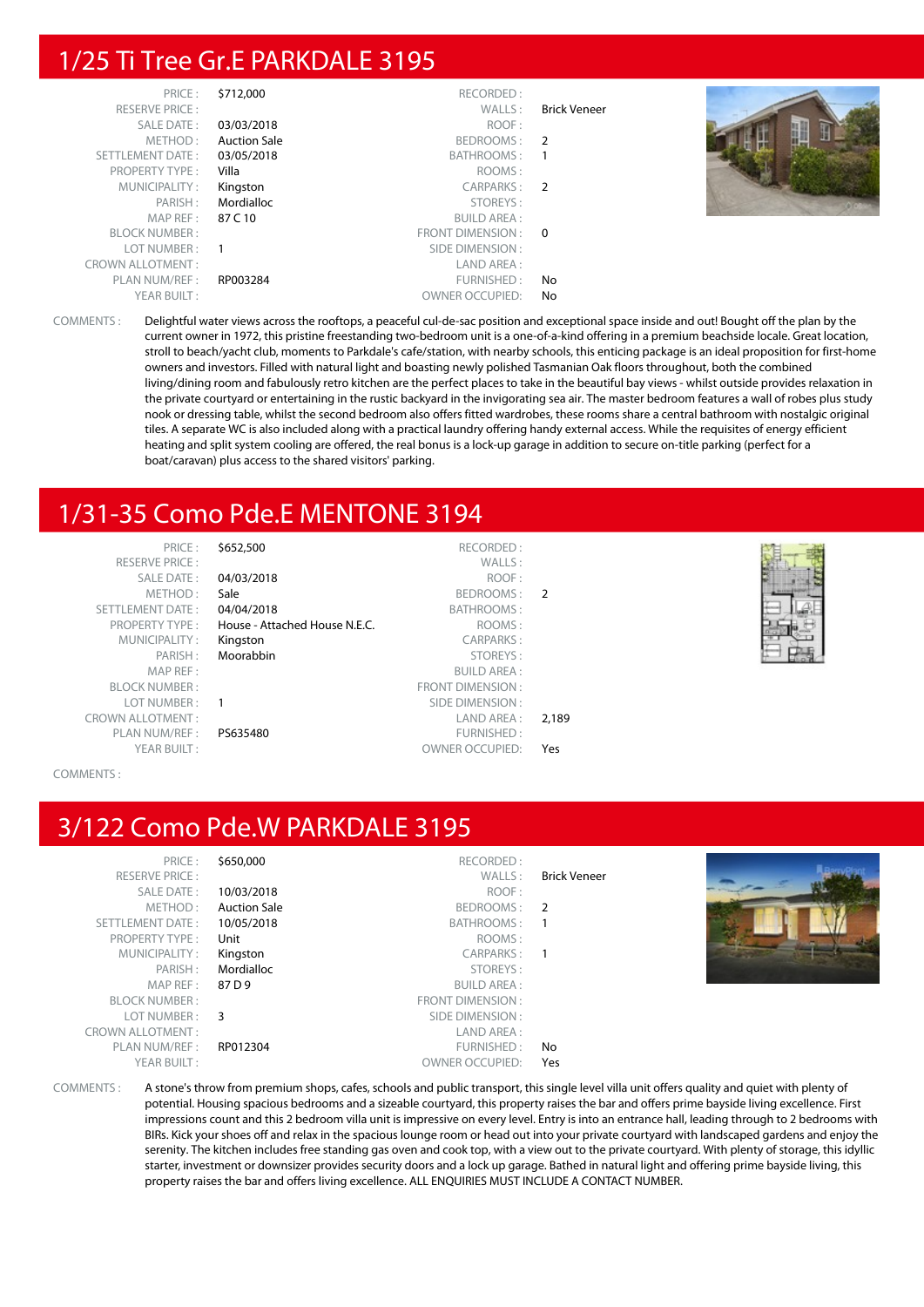### 10/34 Florence St MENTONE 3194

| PRICE:                  | \$645,000           | RECORDED:              |               |
|-------------------------|---------------------|------------------------|---------------|
| <b>RESERVE PRICE:</b>   |                     | WALLS:                 |               |
| SALE DATE:              | 14/04/2018          | ROOF:                  |               |
| METHOD:                 | <b>Auction Sale</b> | BEDROOMS:              | $\mathcal{P}$ |
| <b>SETTLEMENT DATE:</b> |                     | BATHROOMS:             |               |
| <b>PROPERTY TYPE:</b>   | Unit                | ROOMS:                 |               |
| MUNICIPALITY:           | Kingston            | CARPARKS:              |               |
| PARISH:                 |                     | STOREYS:               |               |
| MAP REF :               | 86 K 6              | <b>BUILD AREA:</b>     |               |
| <b>BLOCK NUMBER:</b>    |                     | FRONT DIMENSION:       |               |
| LOT NUMBER:             |                     | SIDE DIMENSION:        |               |
| <b>CROWN ALLOTMENT:</b> |                     | LAND AREA:             |               |
| PLAN NUM/REF:           |                     | FURNISHED:             | No            |
| YEAR BUILT:             |                     | <b>OWNER OCCUPIED:</b> | No            |



COMMENTS : Moments to the foreshore, seconds to shops and metres to a good coffee, this fabulously renovated two-bedroom unit could just be the perfect place to relish a fine seaside lifestyle. Whether you are looking for that first step on the property ladder, a stress-free investment or a relaxed empty nest, this home will fill you with confidence.Set back amid this leafy group of units, making the most of its ultra-accessible location, the modern and meticulously renovated home features rich hardwood floors which flow through a combined living and dining area to the sleek Caesarstone kitchen showcasing quality stainless steel appliances. With lots of natural light and a relaxed breakfast bar, this is a wonderful place to unwind. Perfectly oriented to overlook the generous entertaining deck and lush private garden, both of the tranquil double-sized bedrooms benefit from ample wardrobes and share a stylishly renovated bathroom, whilst a smart laundry with convenient outdoor access, split system and allocated covered parking are also offered. Super easy access to the station and prized zoning for both Mentone Girls' and Beaumaris Secondary Colleges conclude a brilliant low maintenance abode.For all enquiries please contact Jason C. Swift 0417 055 702 Hodges Mentone.

# 198 Como Pde.E PARKDALE 3195

PRICE : \$640,000 RECORDED : RESERVE PRICE : WALLS : SALE DATE : **12/05/2018** ROOF : METHOD: Auction Sale BEDROOMS: 3 SETTLEMENT DATE :<br>
BATHROOMS : 1<br>
BROPERTY TYPE : **Townhouse (Res)** BOOMS : 1 **Townhouse (Res)** ROOMS : 4 MUNICIPALITY: Kingston CARPARKS: 1 PARISH : STOREYS : MAP REF : BUILD AREA : ERONT DIMENSION :<br>Example of the contract of the contract of the contract of the contract of the contract of the contract of the<br>SIDE DIMENSION : SIDE DIMENSION : CROWN ALLOTMENT : LAND AREA : PLAN NUM/RFF : The set of the set of the set of the set of the set of the set of the set of the set of the set of the set of the set of the set of the set of the set of the set of the set of the set of the set of the set o YEAR BUILT : OWNER OCCUPIED: No



COMMENTS : Savour the beachside proximity of this highly-regarded suburb and the sophisticated spaces over three levels, of this modern low maintenance townhouse offering a coveted lifestyle enviably located close to shops, train station and cafes. Relax on sunny balconies or take a walk to the beach from the bright and airy residence enhanced by large windows and sleek design. The lower floor introduces a smart bedroom, or study if desired, accompanied by a handy powder room and the next level consists of two further robed bedrooms, one opening to a delightful balcony, sharing a deluxe bathroom. The upper storey, accented by lovely timber floors, provides superb open-plan living/dining zone merging to an enticing alfresco terrace, while the adjacent kitchen hosts lustrous stone benches, quality Bellissimo stainless-steel appliances and ample gloss cabinetry. Features include Euro laundry, split-system heating and cooling, video intercom and auto single garage with secure gated entry. Fabulously situated to Parkdale Primary School, St. Bede's College, Mentone Grammar School and Parkdale Secondary College, and an easy stroll to the train station, shops, eateries and the beach, while only a short drive to Westfield Southland, Costco Moorabbin and golf courses. Photo ID Required at all Open For Inspections.

# 5/12-14 Bay St MORDIALLOC 3195

RESERVE PRICE : SALE DATE: 19/05/2018 SETTLEMENT DATE: PROPERTY TYPE : Unit MUNICIPALITY : Kingston MAP REF : 87 D 11 BLOCK NUMBER : LOT NUMBER : CROWN ALLOTMENT :

PRICE : \$620,000 RECORDED : METHOD: Auction Sale PARISH : STOREYS :

|                | WALLS:                           | RESERVE PRICE :                 |
|----------------|----------------------------------|---------------------------------|
|                | 19/05/2018<br>ROOF:              | <b>SALE DATE:</b>               |
| $\overline{2}$ | <b>Auction Sale</b><br>BEDROOMS: | METHOD:                         |
|                | BATHROOMS:                       | <b>TTLEMENT DATE:</b>           |
|                | Unit<br>ROOMS:                   | <b>PROPERTY TYPE:</b>           |
|                | Kingston<br>CARPARKS:            | MUNICIPALITY:                   |
|                | STOREYS:                         | PARISH:                         |
|                | 87 D 11<br><b>BUILD AREA:</b>    | MAP REF:                        |
|                | <b>FRONT DIMENSION:</b>          | <b>BLOCK NUMBER:</b>            |
|                | SIDE DIMENSION:                  | LOT NUMBER:                     |
|                | LAND AREA:                       | WN ALLOTMENT :                  |
| No             | FURNISHED:                       | PLAN NUM/REF:                   |
| N <sub>0</sub> | OWNER OCCUPIED:                  | $YFAR$ $R$ $I$ $II$ $I$ $\cdot$ |

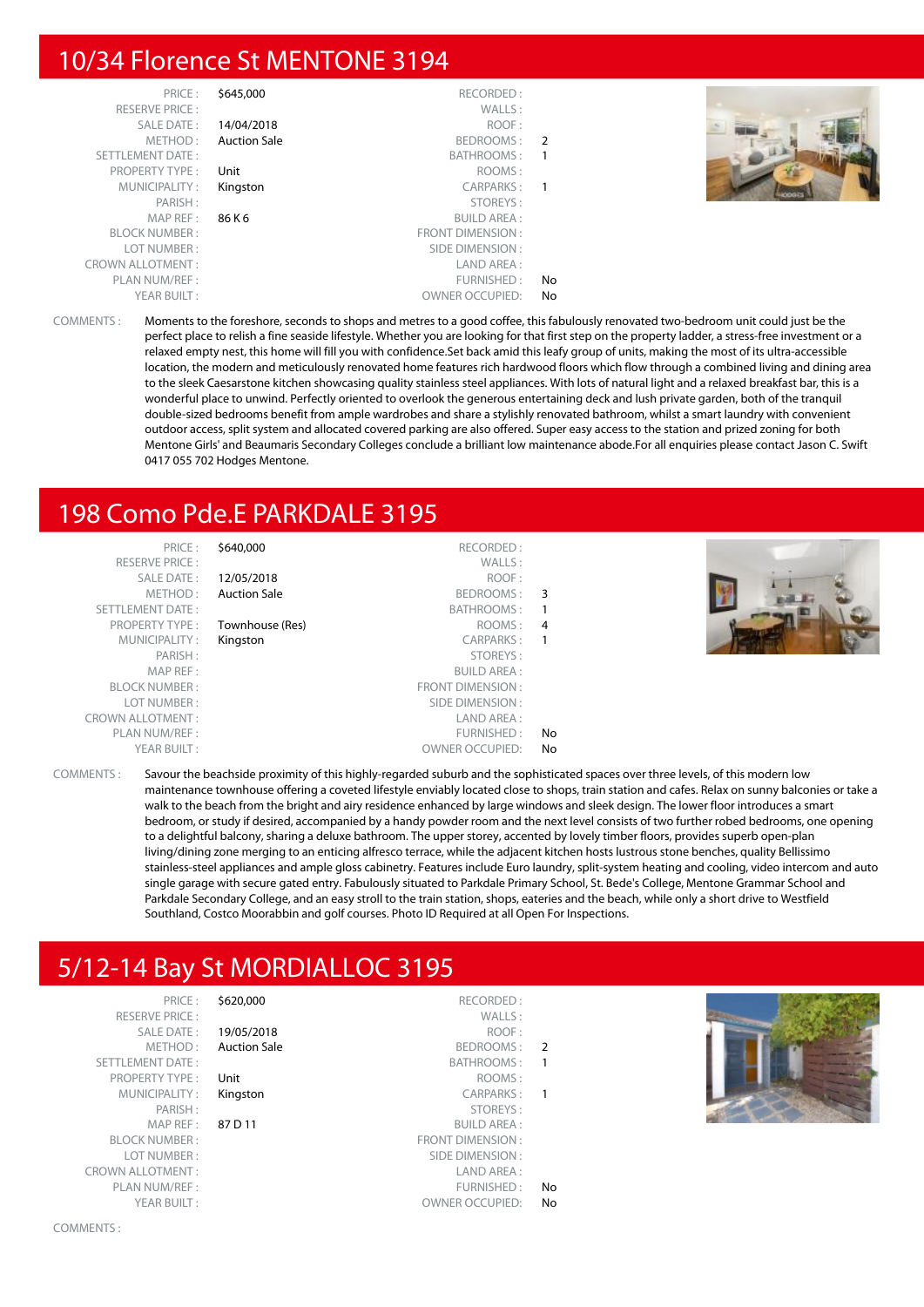# 4/51-53 Como Pde.E PARKDALE 3195

| PRICE:                  | \$608,000    | RECORDED:              |                |  |
|-------------------------|--------------|------------------------|----------------|--|
| <b>RESERVE PRICE:</b>   |              | WALLS:                 |                |  |
| <b>SALE DATE:</b>       | 12/05/2018   | ROOF:                  |                |  |
| METHOD:                 | Private Sale | BEDROOMS:              | $\overline{2}$ |  |
| <b>SETTLEMENT DATE:</b> |              | BATHROOMS:             |                |  |
| <b>PROPERTY TYPE:</b>   | Unit         | ROOMS:                 |                |  |
| MUNICIPALITY:           | Kingston     | CARPARKS:              | 2              |  |
| PARISH:                 |              | STOREYS:               |                |  |
| MAP REF:                |              | <b>BUILD AREA:</b>     |                |  |
| <b>BLOCK NUMBER:</b>    |              | FRONT DIMENSION:       |                |  |
| LOT NUMBER:             |              | SIDE DIMENSION:        |                |  |
| <b>CROWN ALLOTMENT:</b> |              | LAND AREA :            | 117            |  |
| PLAN NUM/REF:           |              | FURNISHED:             | No             |  |
| YEAR BUILT:             |              | <b>OWNER OCCUPIED:</b> | No             |  |



COMMENTS : Start by the sand, invest by the station, empty-nest in the location you've always loved with courtyard living and beachside life in perfect combination! Offering a low-fuss high-amenity lifestyle within half a dozen blocks of the station and 500m of the bay, this perfectly presented two bedroom unit is equally ideal to rent or enjoy with warm polished boards for generous living, prestige Blanco appliances and a stainless-steel dishwasher for the kitchen, a full bath and separate shower for the big bright bathroom ...and handy extras including a large laundry, separate WC, built-in robes and reverse-cycle air-conditioning. Wrapped by a north-westerly courtyard with a clever auto-entry carport configured to double as an al fresco area, there's direct access to decking from the main bedroom and well-groomed communal gardens out front. Best of all, there's this premier location between Parkdale's latte strip and Mentone's Village life (right amongst the famous blue-chip "number streets") to add extra value to this invaluable lifestyle location! For more information about this well-located beachside unit contact Noel Susay at Buxton Hampton East on 0450 069 506

# 8/31-35 Como Pde.E MENTONE 3194

PRICE : \$590,000 RECORDED : RESERVE PRICE : WALLS : SALE DATE : 23/03/2018 ROOF : METHOD : **Private Sale** BEDROOMS : 2<br>
ENT DATE : 2<br>
BATHROOMS : 2 SETTLEMENT DATE : SETTLEMENT DATE : SATHROOMS : 2 PROPERTY TYPE : **Apartment** ROOMS : MUNICIPALITY : Kingston CARPARKS : 1 PARISH : STOREYS : MAP REF : BUILD AREA : FRONT DIMENSION : LOT NUMBER : SIDE DIMENSION :<br>
VALLOTMENT : SIDE DIMENSION : SIDE DIMENSION : CROWN ALLOTMENT: PLAN NUM/REF :  $\blacksquare$ YEAR BUILT : OWNER OCCUPIED: No COMMENTS : Live on the edge of the bay and secure your place in one of the best beach-side Village-edge developments. Situated within a few blocks of

Mentone's transport and shopping precinct, surrounded by schools and just 750 metres approx. from the bay, this cutting-edge ground floor apartment offers up-sized 2 bedrooms, two bathrooms, spacious open plan living with high-end finish including Bosch appliance kitchen, fully-tiled bathrooms, Stone bench-tops, reverse-cycle air-conditioning, private courtyard and video-intercom entry. Enjoy sizeable living, make this accommodating apartment your base by the bay! \*For all enquiries, please contact Mark Blit 0412 512 889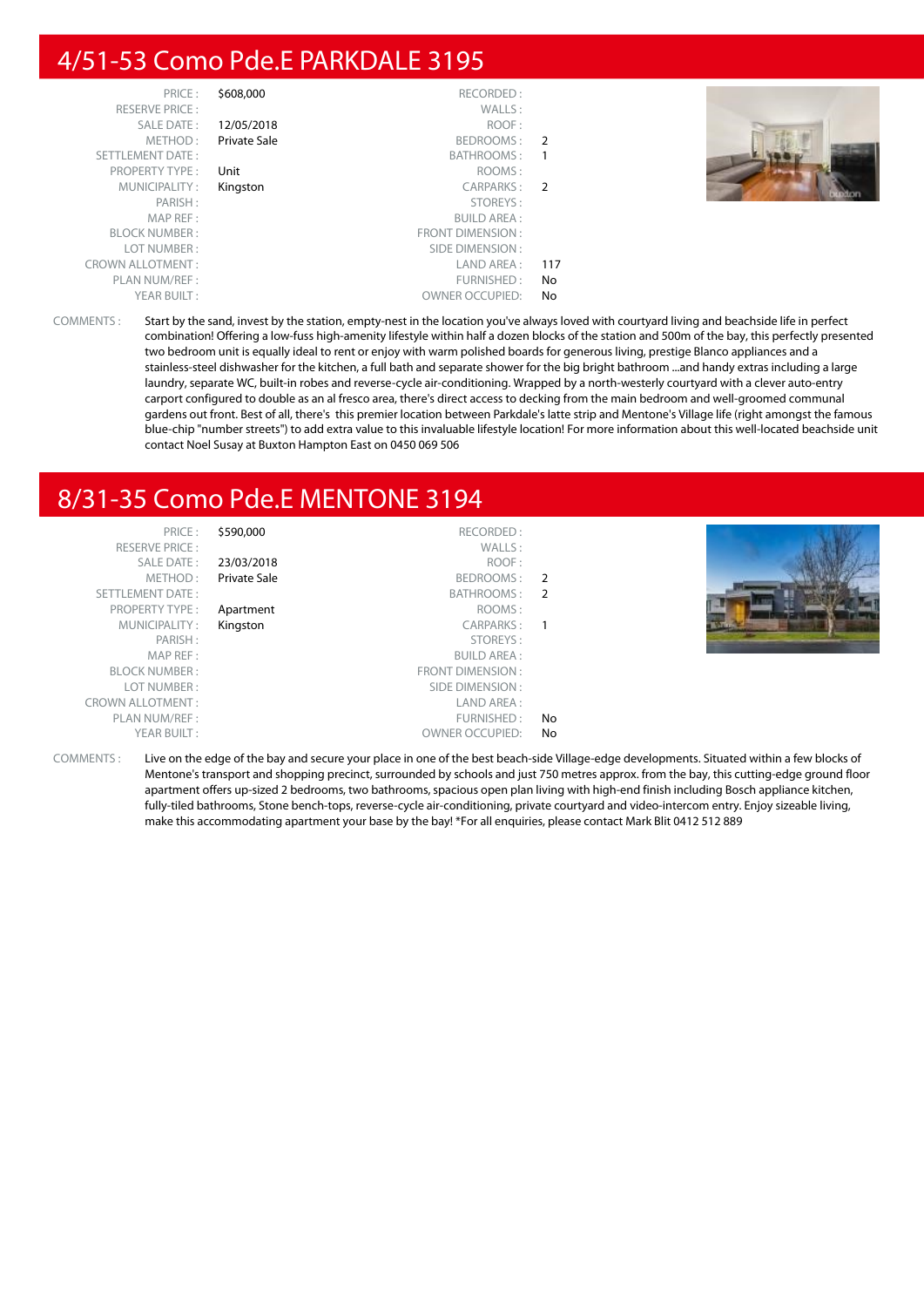# 8/19 Florence St MENTONE 3194

| PRICE:                  | \$570,000           | RECORDED:              |                  |  |
|-------------------------|---------------------|------------------------|------------------|--|
| <b>RESERVE PRICE:</b>   |                     | WALLS:                 |                  |  |
| SALE DATE:              | 10/03/2018          | ROOF:                  |                  |  |
| METHOD:                 | <b>Auction Sale</b> | BEDROOMS: 2            |                  |  |
| SETTLEMENT DATE:        | 09/05/2018          | BATHROOMS:             | - 1              |  |
| <b>PROPERTY TYPE:</b>   | Unit                | ROOMS:                 |                  |  |
| MUNICIPALITY:           | Kingston            | CARPARKS:              | $\blacksquare$ 1 |  |
| PARISH:                 | Moorabbin           | STOREYS:               |                  |  |
| MAP REF :               | 86 K 6              | <b>BUILD AREA:</b>     |                  |  |
| <b>BLOCK NUMBER:</b>    |                     | FRONT DIMENSION:       |                  |  |
| LOT NUMBER:             | 18                  | SIDE DIMENSION :       |                  |  |
| <b>CROWN ALLOTMENT:</b> |                     | LAND AREA :            |                  |  |
| PLAN NUM/REF :          | RP000765            | FURNISHED:             | No               |  |
| YEAR BUILT:             |                     | <b>OWNER OCCUPIED:</b> | Yes              |  |

COMMENTS : Peaceful and private, this impeccable 2-bedroom unit is the perfect blank canvas for your own personal touches - although perfectly satisfying as is, with some contemporary updates this spacious & secluded sanctuary could easily become the chic coastal pad of your dreams.Idyllically located at the rear of a well-maintained group, this light-filled unit offers generous interior spaces and easy-care outdoor areas. It features an open plan living and dining area, functional kitchen with room for meals plus two queen-sized bedrooms, one with built-in robes. A central bathroom, separate WC and laundry with convenient access to the rear courtyard conclude the accommodation - split system heating/cooling (living and bedroom), ceiling fan, security shutters and carport parking wrap up an extremely appealing package.Positions do not get much better than this - walk to the train station, cafes, supermarket, beach and schools all from this fabulous potential-rich base, which also boasts zoning for both Mentone Girls' and Beaumaris Secondary Colleges.

# 6/27 Herbert St PARKDALE 3195

| PRICE:                  | \$535,000                 | RECORDED:               |    |
|-------------------------|---------------------------|-------------------------|----|
| <b>RESERVE PRICE:</b>   |                           | WALLS:                  |    |
| <b>SALE DATE:</b>       | 05/04/2018                | ROOF:                   |    |
| METHOD:                 | Sale                      | BEDROOMS:               | 1  |
| <b>SETTLEMENT DATE:</b> | 03/05/2018                | BATHROOMS:              |    |
| <b>PROPERTY TYPE:</b>   | Flat/Unit/Apartment (Res) | ROOMS:                  |    |
| MUNICIPALITY:           | Kingston                  | <b>CARPARKS:</b>        |    |
| PARISH:                 | Mordialloc                | STOREYS:                |    |
| MAP REF:                | 87 C 10                   | <b>BUILD AREA:</b>      |    |
| <b>BLOCK NUMBER:</b>    |                           | <b>FRONT DIMENSION:</b> |    |
| LOT NUMBER:             | 13                        | SIDE DIMENSION:         |    |
| <b>CROWN ALLOTMENT:</b> |                           | LAND AREA:              |    |
| PLAN NUM/REF:           | SP030611                  | FURNISHED:              |    |
| YEAR BUILT:             |                           | <b>OWNER OCCUPIED:</b>  | No |



COMMENTS :

### 6/11 Florence St MENTONE 3194

| PRIL F'                 |
|-------------------------|
| <b>RESERVE PRICE:</b>   |
| SAI F DATF:             |
| MFTHOD:                 |
| <b>SETTLEMENT DATE:</b> |
| <b>PROPERTY TYPE:</b>   |
| MUNICIPALITY:           |
| PARISH:                 |
| MAP RFF:                |
| <b>BI OCK NUMBER :</b>  |
| I OT NUMBER :           |
| <b>CROWN ALLOTMENT:</b> |
| PLAN NUM/REF :          |
| YFAR BUILT:             |
|                         |

| \$495,000           | RECORDED:               |               |
|---------------------|-------------------------|---------------|
|                     | WALLS:                  |               |
| 04/03/2018          | ROOF:                   |               |
| <b>Auction Sale</b> | <b>BEDROOMS:</b>        | $\mathcal{P}$ |
|                     | BATHROOMS:              | 1             |
| Apartment           | ROOMS:                  |               |
| Kingston            | <b>CARPARKS:</b>        |               |
|                     | STOREYS:                |               |
| 86 J 6              | <b>BUILD AREA:</b>      |               |
|                     | <b>FRONT DIMENSION:</b> |               |
|                     | SIDE DIMENSION:         |               |
|                     | LAND AREA:              |               |
|                     | FURNISHED:              | No            |
|                     | <b>OWNER OCCUPIED:</b>  | No            |
|                     |                         |               |



COMMENTS : Elevated to capture leafy views towards the bay, this rear 2 bedroom villa is an original classic waiting for a 21st century transformation. Big on space and enjoying its own wrap around courtyard, this hearty renovator features a generous living & dining room, vintage kitchen/meals, 2 large bedrooms (main with BIRs), an original bathroom with laundry facilities and ample storage. Set back with a delightful communal garden at your door, this sought after first home, downsizer or investment comes complete with undercover parking. A hop, skip and a jump to the vibrant Mentone Village cafe scene, Mentone station, supermarket shopping and a choice of leading schools, walk to glorious beaches and parks. Zoned for Mentone Girls' Secondary College and the new Beaumaris Secondary College.